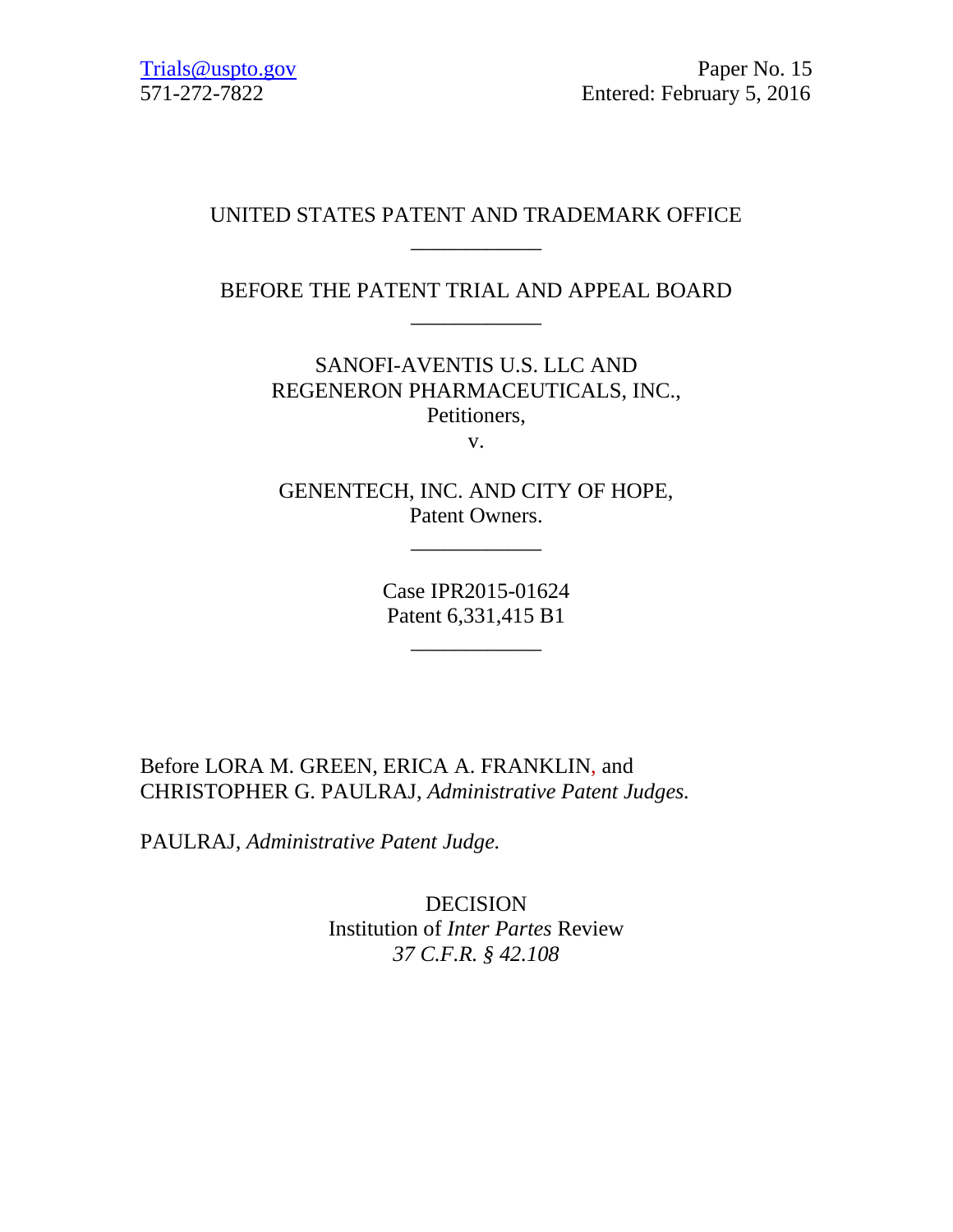## I. INTRODUCTION

Sanofi-Aventis U.S. LLC. and Regeneron Pharmaceuticals, Inc. (collectively, "Petitioners") filed a Petition (Paper 1, "Pet."), requesting institution of an *inter partes* review of claims 1–4, 9, 11, 12, 14–20, and 33 of U.S. Patent No. 6,331,415 B1 (Ex. 1001, "the '415 patent"). Genentech, Inc. and City of Hope (collectively, "Patent Owners") timely filed a Preliminary Response (Paper 14, "Prelim. Resp."). We have jurisdiction under 35 U.S.C. § 314, which provides that an *inter partes* review may not be instituted "unless . . . there is a reasonable likelihood that the petitioner would prevail with respect to at least 1 of the claims challenged in the petition."

Upon consideration of the Petition and the Preliminary Response, and for the reasons explained below, we determine that Petitioners have shown that there is a reasonable likelihood that they would prevail with respect to at least one of the challenged claims. We thus institute an *inter partes* review of claims 1–4, 11, 12, 14, 18–20, and 33 of the '415 patent.

### *A. Related Proceedings*

The parties have identified several district court and PTO proceedings related to the  $315$  patent. Pet. 7–17; Paper 6, 1–4.

Of particular relevance, the '415 patent was the subject of a merged *ex parte* reexamination proceeding, Control Nos. 90/007,542 and 90/007,859. *Id.* During the course of the reexamination, the claims of the '415 patent' were initially rejected based on prior art 4,399,216 ("Axel," Ex. 1018) and 5,840,545 ("Moore," Ex. 1019), Rice & Baltimore (Ex. 1020), and Ochi (I) (Ex. 1021) on the grounds including obviousness-type double patenting, anticipation and obviousness. These rejections were overcome and a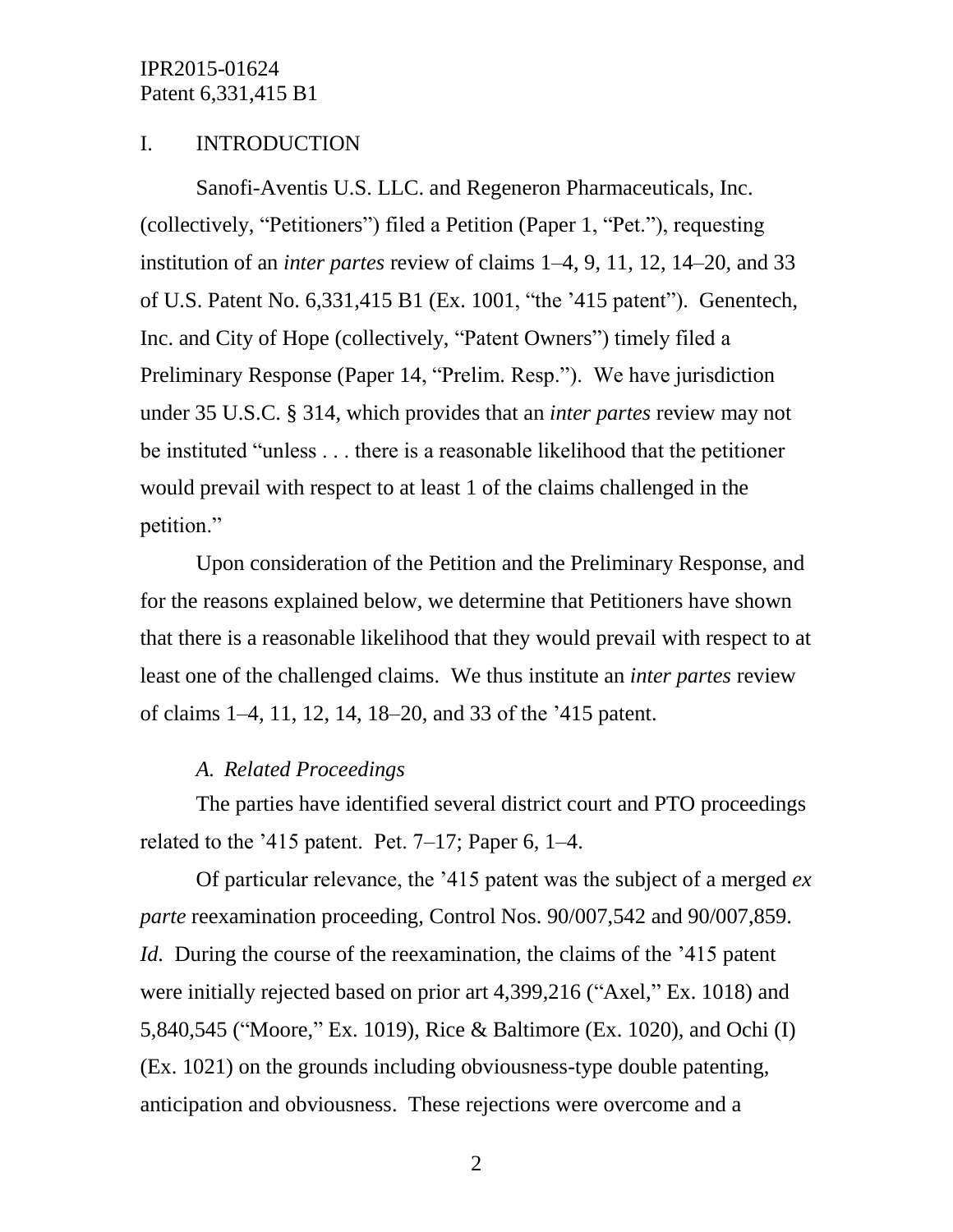reexamination certificate issued on May 19, 2009, which confirmed the patentability of claims 1–20 and 33–36, and determined that claims 21–32 are patentable as amended. Ex. 1026, Reexam Cert.

### *B. The '415 Patent (Ex. 1001)*

The '415 patent issued on December 18, 2001, and claims priority to an application filed on April 8, 1983. *See* Ex. 1001, Title Page. It names Shmuel Cabilly, Herbert L. Heyneker, William E. Holmes, Arthur D. Riggs, and Ronald B. Wetzel as the inventors. *Id.*

The '415 patent relates generally to processes for producing immunoglobulin molecules in a host cell transformed with a first DNA sequence encoding the variable domain of the heavy chain and a second DNA sequence encoding the variable domain of the light chain, as well as vectors and transformed host cells used in such processes. More specifically, the first and second DNA sequences are present in either different vectors or in a single vector, and independently expressed so that the immunoglobulin heavy and light chains are produced as separate molecules in the transformed single host cell. *See id.*, cols. 1, 15, 18, 21, and 33.

According to the specification of the '415 patent, there were two major sources of vertebrate antibodies that could be generated *in situ* by the mammalian B lymphocytes or in cell culture by B-cell hybrids (hybridomas). *Id.* at 1:42–45. The specification notes, however, that monoclonal antibodies produced by these two sources suffer from disadvantages, including contamination with other cellular materials, instability, production of an undesired glycosylated form, high cost, and an inability to manipulate the genome. *Id.* at 2:40–66. The specification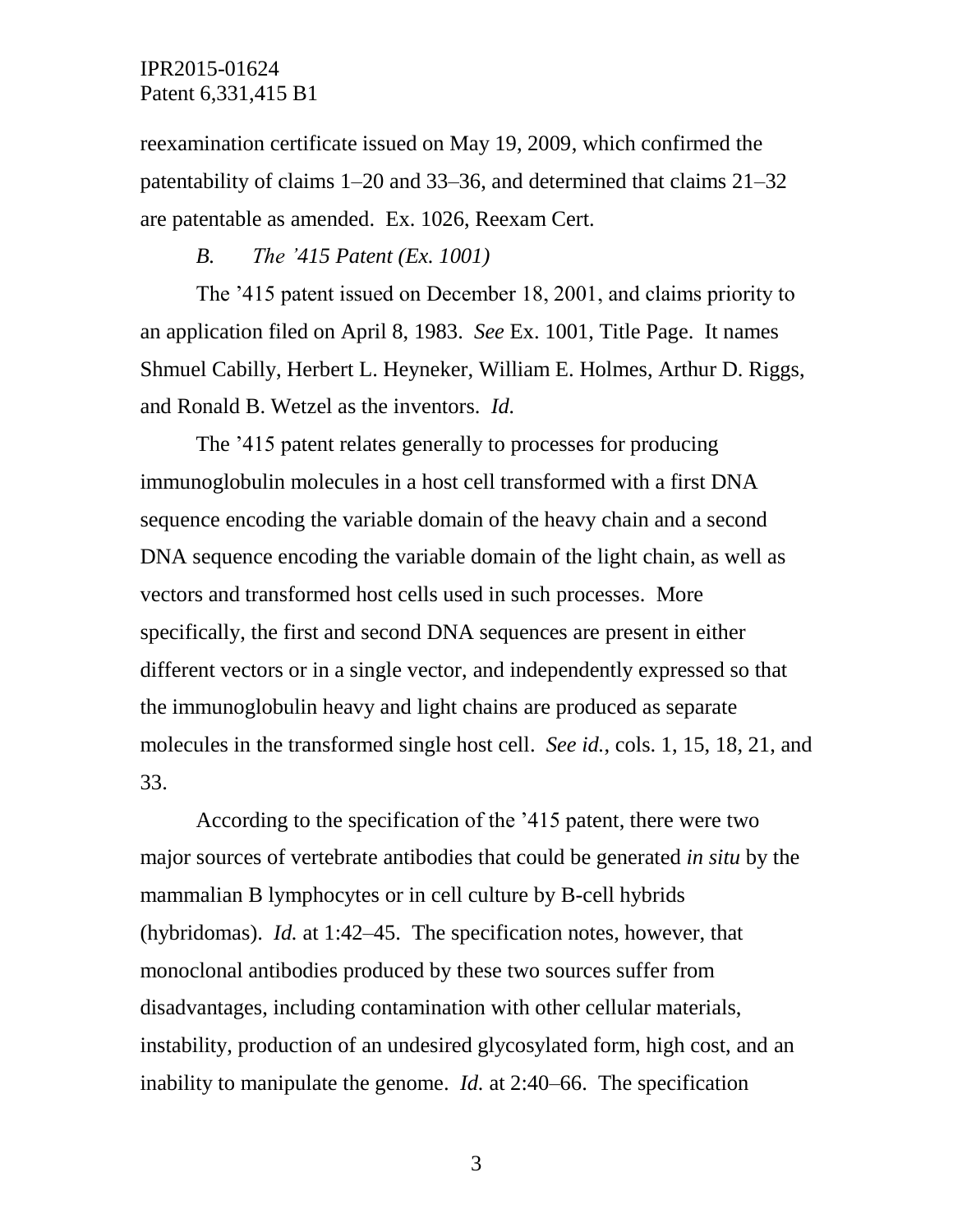recognizes that "the use of recombinant DNA technology can express entirely heterologous polypeptides—so-called direct expression—or alternatively may express a heterologous polypeptide fused to a portion of the amino acid sequence of a homologous polypeptide." *Id.* at 4:33–37.

The specification states that "[t]he invention relates to antibodies and to non-specific immunoglobulins (NSIs) formed by recombinant techniques using suitable host cell cultures," which can "be manipulated at the genomic level to produce chimeras of variants which draw their homology from species which differ from each other." *Id.* at 4:53–59. The specification further indicates that "[t]he ability of the method of the invention to produce heavy and light chains or portions thereof, in isolation from each other offers the opportunity to obtain unique and unprecedented assemblies of immunoglobulins, Fab regions, and univalent antibodies." *Id.* at 12:58–62.

### *C. Illustrative Claims*

Petitioners challenge claims 1–4, 9, 11, 12, 14–20, and 33 of the '415 patent. Independent claims 1 and 18 are illustrative, and reproduced below:

1. A process for producing an immunoglobulin molecule or an immunologically functional immunoglobulin fragment comprising at least the variable domains of the immunoglobulin heavy and light chains, in a single host cell, comprising the steps of:

(i) transforming said single host cell with a first DNA sequence encoding at least the variable domain of the immunoglobulin heavy chain and a second DNA sequence encoding at least the variable domain of the immunoglobulin light chain, and

(ii) independently expressing said first DNA sequence and said second DNA sequence so that said immunoglobulin heavy and light chains are produced as separate molecules in said transformed single host cell.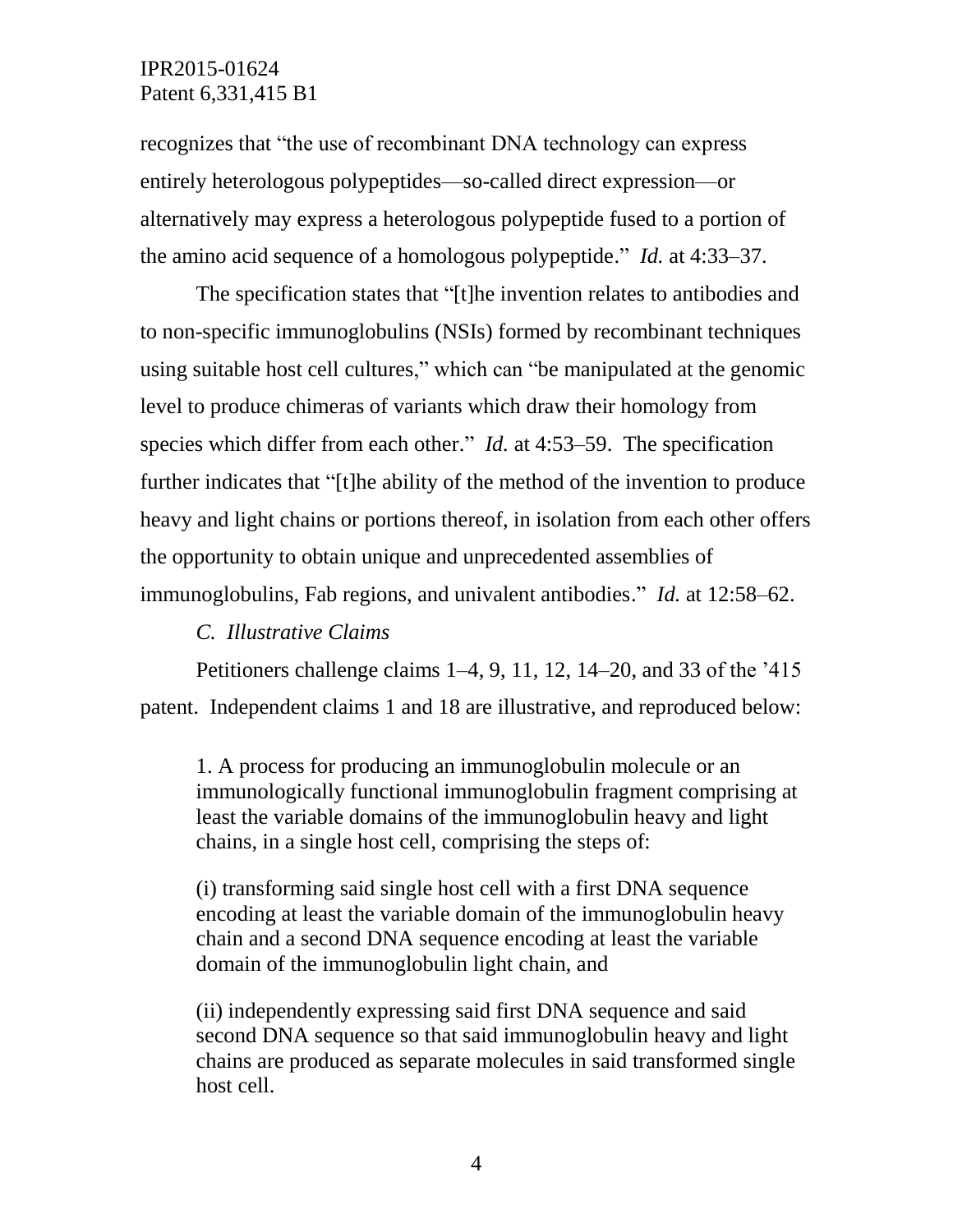18. A transformed host cell comprising at least two vectors, at least one of said vectors comprising a DNA sequence encoding at least a variable domain of an immunoglobulin heavy chain and at least another one of said vectors comprising a DNA sequence encoding at least the variable domain of an immunoglobulin light chain.

# *D. The Asserted Grounds of Unpatentability*

Petitioners challenge the patentability of the claims of the '415 patent on the following grounds:

| <b>References</b>                      | <b>Basis</b> | <b>Claims challenged</b>    |
|----------------------------------------|--------------|-----------------------------|
| Bujard <sup>1</sup>                    | \$102(e)     | 1, 3, 4, 9, 11, 15, 16, 17, |
|                                        |              | 19, and 33                  |
| Bujard and Riggs $& Itakura2$          | \$103(a)     | 1, 3, 4, 11, 12, 14, 19,    |
|                                        |              | and 33                      |
| Bujard and Southern <sup>3</sup>       | \$103(a)     | 1, 2, 18, 20 and 33         |
|                                        |              |                             |
| Cohen & Boyer <sup>4</sup> and Riggs & | \$103(a)     | 1, 3, 4, 11, 12, 14, and    |
| Itakura                                |              | 33                          |

## II. DISCUSSION

l

## *A. Claim Construction*

We interpret claims using the "broadest reasonable construction in light of the specification of the patent in which [they] appear[]." 37 C.F.R.

<sup>&</sup>lt;sup>1</sup> Bujard (Ex. 1002) Bujard et al., US 4,495,280, issued Jan. 22, 1985 (Ex. 1002).

<sup>2</sup> Arthur D. Riggs and Keiichi Itakura, *Synthetic DNA and Medicine*, 31 Am J. Hum Genet, 531–538 (1979) (Ex. 1003).

Riggs & Itakura (Ex. 1003)

<sup>3</sup> P.J. Southern and P. Berg, *Transformation of Mammalian Cells to Antibiotic Resistance with a Bacterial Gene Under Control of the SV40 Early Region Promoter*, J. Molecular and Applied Genetics, Vol.1, 327–341 (1982) (Ex. 1004).

<sup>4</sup> Cohen et al., US 4,237,224, issued Dec. 2, 1980 (Ex. 1005).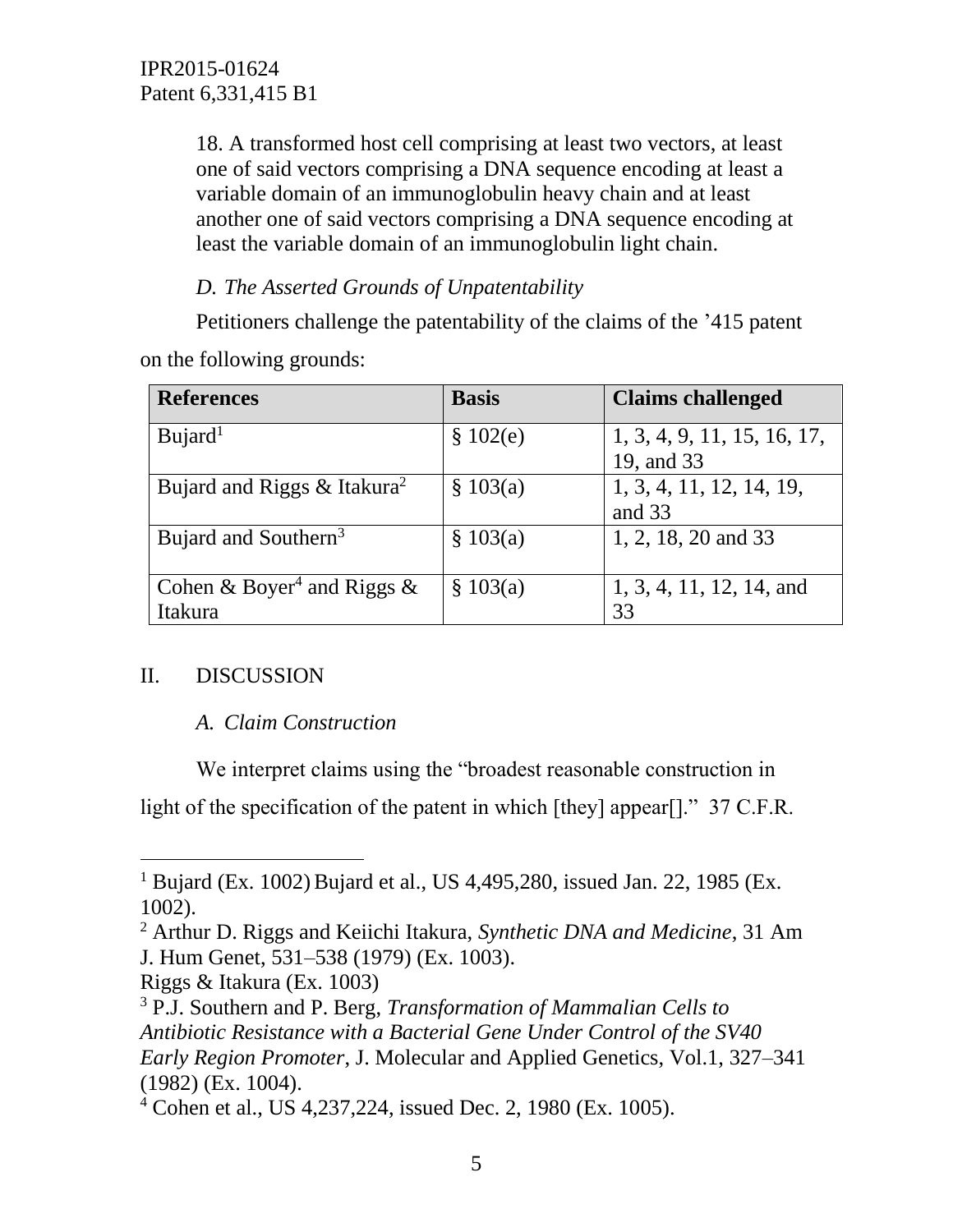$\overline{a}$ 

§ 42.100(b); *see also In re Cuozzo Speed Techs., LLC*, 793 F.3d 1268, 1278– 79 (Fed. Cir. 2015), *cert. granted*, No. 15-446 (U.S. Jan. 15, 2016) ("Congress implicitly approved the broadest reasonable interpretation standard in enacting the AIA,"<sup>5</sup> and "the standard was properly adopted by PTO regulation."). Under the broadest reasonable construction standard, claim terms are given their ordinary and customary meaning, as would be understood by one of ordinary skill in the art at the time of the invention. *In re Translogic Tech., Inc*., 504 F.3d 1249, 1257 (Fed. Cir. 2007). "Absent claim language carrying a narrow meaning, the PTO should only limit the claim based on the specification . . . when [it] expressly disclaim[s] the broader definition." *In re Bigio*, 381 F.3d 1320, 1325 (Fed Cir. 2004). "Although an inventor is indeed free to define the specific terms used to describe his or her invention, this must be done with reasonable clarity, deliberateness, and precision." *In re Paulsen*, 30 F.3d 1475, 1480 (Fed. Cir. 1994).

Neither party has proposed the construction of any particular claim terms. *See* Pet. 16–17; Prelim. Resp. 9–10. Petitioners and Patent Owners agree that the term "immunoglobulin" is interchangeable with "antibody." Pet. at 4 n.1; Prelim. Resp. 9 n.2. Moreover, while we note some ambiguity with respect to the term "independently expressing" recited in claims 1 and 33, both parties have treated that term as synonymous with "co-expressing" the first and second DNA sequences in a single host cell. *See* Pet. 50 (noting that claims 1 and 33 "are both directed to co-expression of heavy and light chains in a single host cell"); Prelim. Resp. 46 (arguing that "Petitioners

 $5$  The Leahy-Smith America Invents Act, Pub. L. No. 112–29, 125 Stat. 284 (2011) ("AIA").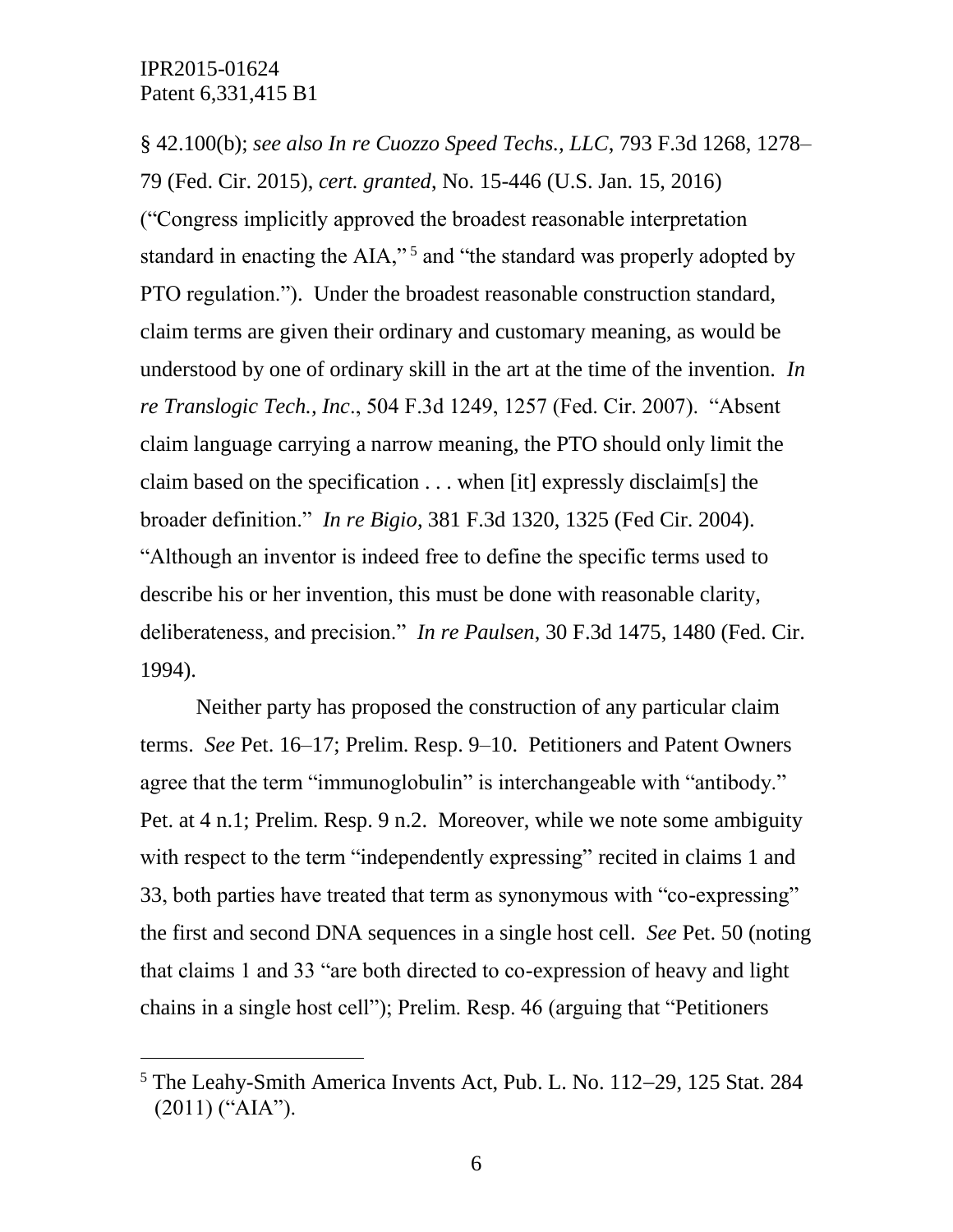have failed to establish that Bujard *necessarily* discloses the cotransformation and co-expression of an immunoglobulin heavy chain and light chain from the same host cell."). In other words, there does not appear to be any requirement that either the heavy or light chain should be capable of being expressed without the concomitant expression of the other chain. We apply that common understanding in our analysis here.

We determine that no explicit construction of any other claim term is necessary to determine whether to institute a trial in this case. *See, e.g.*, *Wellman, Inc. v. Eastman Chem. Co.*, 642 F.3d 1355, 1361 (Fed. Cir. 2011) ("[C]laim terms need only be construed 'to the extent necessary to resolve the controversy.'") (quoting *Vivid Techs., Inc. v. Am. Sci. & Eng'g, Inc*., 200 F.3d 795, 803 (Fed. Cir. 1999)). At this stage of the proceeding, we have not made a final determination as to the construction of any claim term.

### *B. Principles of Law*

We analyze the proposed grounds of unpatentability in accordance with the following stated principles.

An *inter partes* review may be instituted only if "the information presented in the [Petition and Preliminary Response] shows that there is a reasonable likelihood that the petitioner would prevail with respect to at least 1 of the claims challenged in the petition." 35 U.S.C. § 314(a).

### *1. Law of Anticipation*

The Court of Appeals for the Federal Circuit summarized the analytical framework for determining whether prior art anticipates a claim as follows: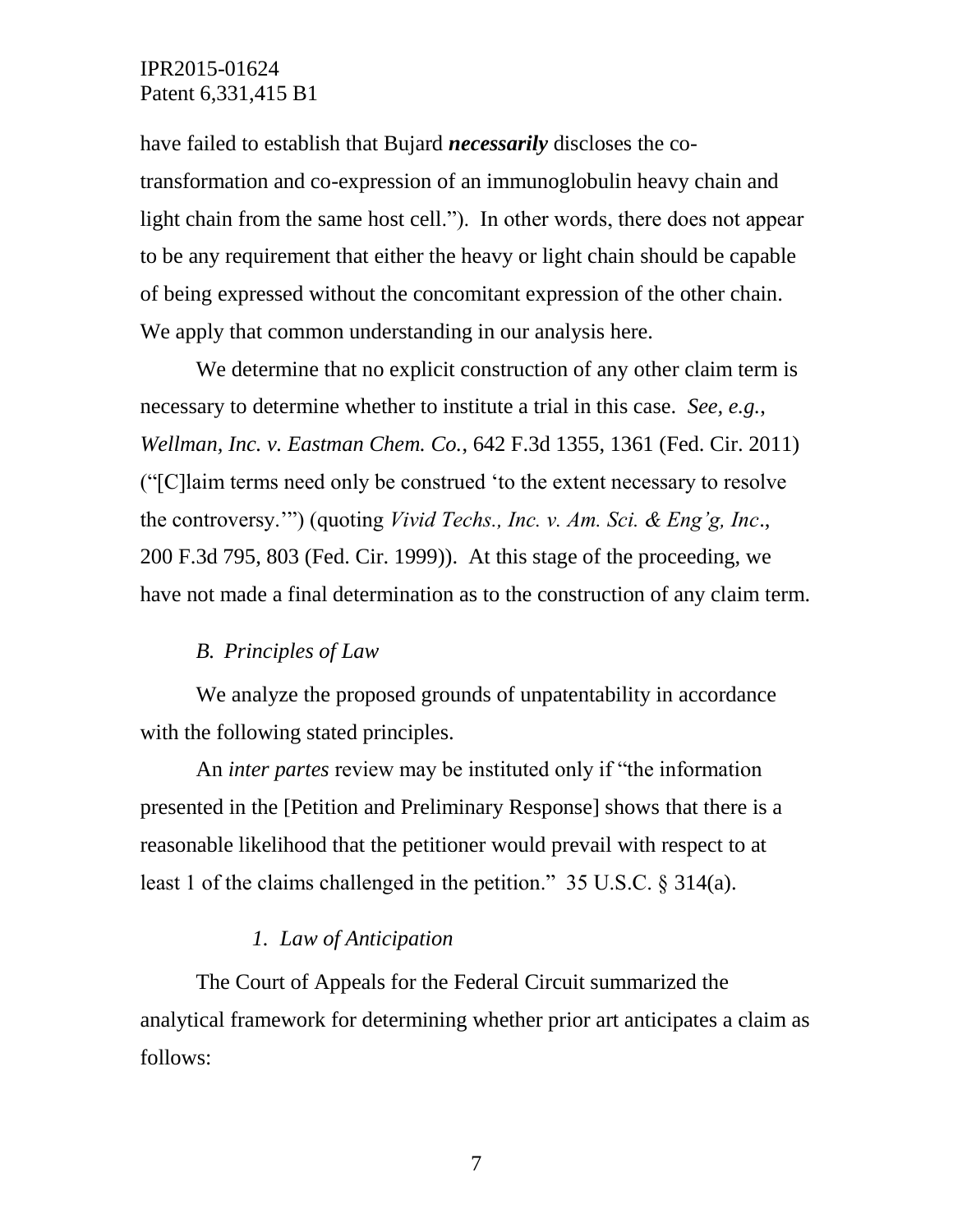To anticipate a claim, a single prior art reference must expressly or inherently disclose each claim limitation. *Celeritas Techs., Ltd. v. Rockwell Int'l Corp.*, 150 F.3d 1354, 1361 (Fed. Cir. 1998). But disclosure of each element is not quite enough—this court has long held that "[a]nticipation requires the presence in a single prior art disclosure of all elements of a claimed invention *arranged as in the claim*." *Connell v. Sears, Roebuck & Co.*, 722 F.2d 1542, 1548 (Fed. Cir. 1983) (citing *Soundscriber Corp. v. United States*, 175 Ct. Cl. 644, 360 F.2d 954, 960 (1966) (emphasis added)).

*Finisar Corp. v. DirecTV Grp., Inc.*, 523 F.3d 1323, 1334–35 (Fed. Cir. 2008). "Thus, it is not enough that the prior art reference discloses part of the claimed invention, which an ordinary artisan might supplement to make the whole, or that it includes multiple, distinct teachings that the artisan might somehow combine to achieve the claimed invention." *Net MoneyIN, Inc. v. VeriSign, Inc.*, 545 F.3d 1359, 1369 n.5 (Fed. Cir. 2008). "The requirement that the prior art elements themselves be 'arranged as in the claim' means that claims cannot be 'treated … . . as mere catalogs of separate parts, in disregard of the part-to-part relationships set forth in the claims and that give the claims their meaning.'" *Therasense, Inc. v. Becton, Dickinson & Co.*, 593 F.3d 1325, 1332 (Fed. Cir. 2010) (quoting *Lindemann Maschinenfabrik GMBH v. Am. Hoist & Derrick Co.*, 730 F.2d 1452, 1459 (Fed. Cir. 1984)).

## *2. Law of Obviousness*

The legal question of obviousness is resolved on the basis of underlying factual determinations, including: (1) the scope and content of the prior art; (2) any differences between the claimed subject matter and the prior art; (3) the level of skill in the art; and (4) objective evidence of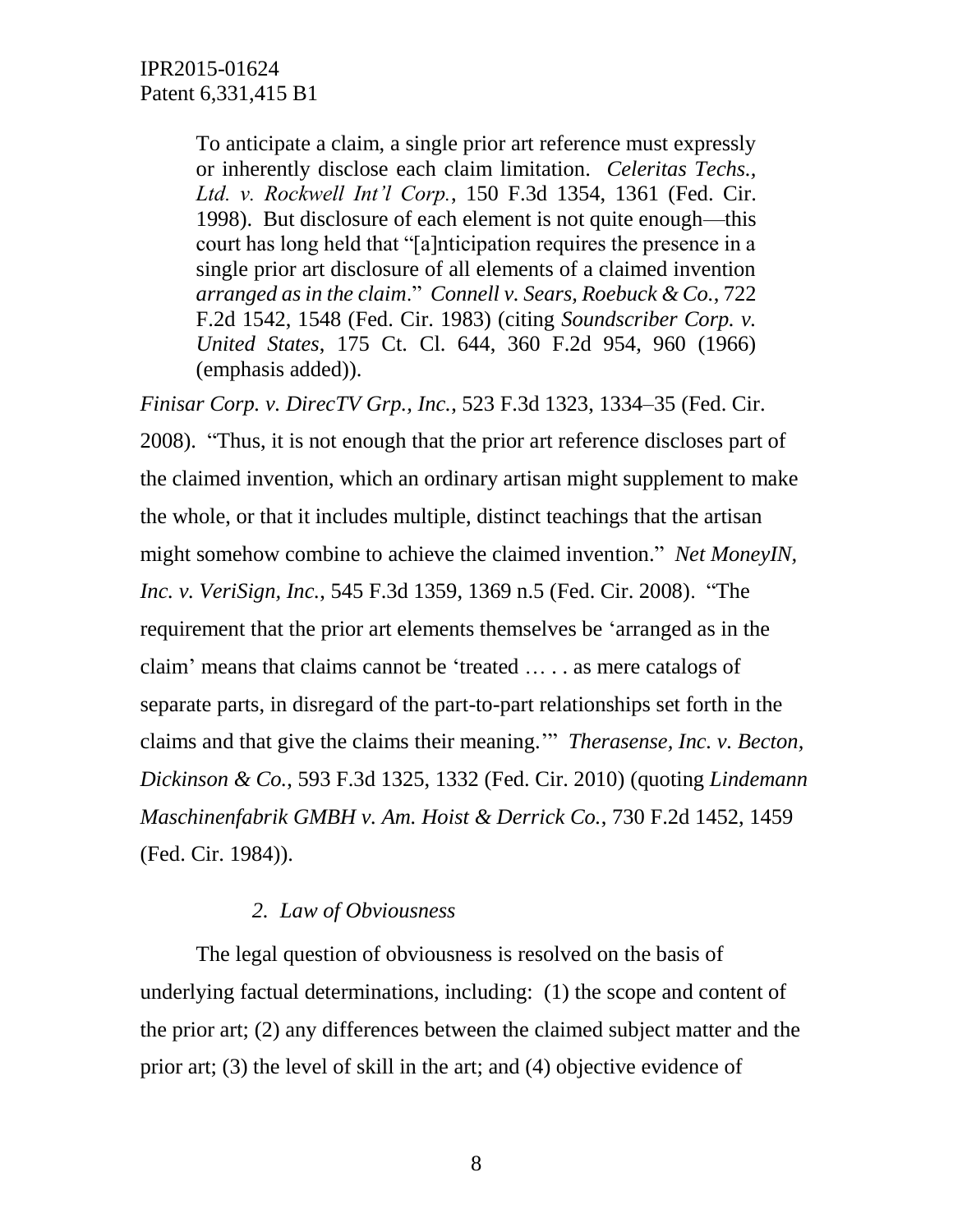nonobviousness, i.e., secondary considerations. *See Graham v. John Deere Co.*, 383 U.S. 1, 17–18 (1966).

In *KSR International Co. v. Teleflex Inc.*, the Supreme Court stated that, under certain circumstances, an invention may be found obvious if *trying* a course of conduct would have been considered obvious to a person having ordinary skill:

When there is a design need or market pressure to solve a problem and there are a finite number of identified, predictable solutions, a person of ordinary skill has good reason to pursue the known options within his or her technical grasp. If this leads to the anticipated success, it is likely the product not of innovation but of ordinary skill and common sense. In that instance the fact that a combination was obvious to try might show that it was obvious under § 103.

550 U.S. 398, 421 (2007). In this regard, "[o]bviousness does not require absolute predictability of success . . . *all that is required is a reasonable expectation of success*." *In re Kubin*, 561 F.3d 1351, 1360 (Fed. Cir. 2009) (citing *In re O'Farrell*, 853 F.2d 894, 903–04 (Fed. Cir. 1988)).

As the court noted in *Kubin*, "[t]he Supreme Court's admonition against a formalistic approach to obviousness in this context actually resurrects this court's own wisdom in *In re O'Farrell* . . . ." *Id.* In *O'Farrell*, the court outlined two classes of situations where "obvious to try" is erroneously equated with obviousness under § 103. First, obviousness is not shown when

what would have been "obvious to try" would have been to vary all parameters or try each of numerous possible choices until one possibly arrived at a successful result, where the prior art gave either no indication of which parameters were critical or no direction as to which of many possible choices is likely to be successful.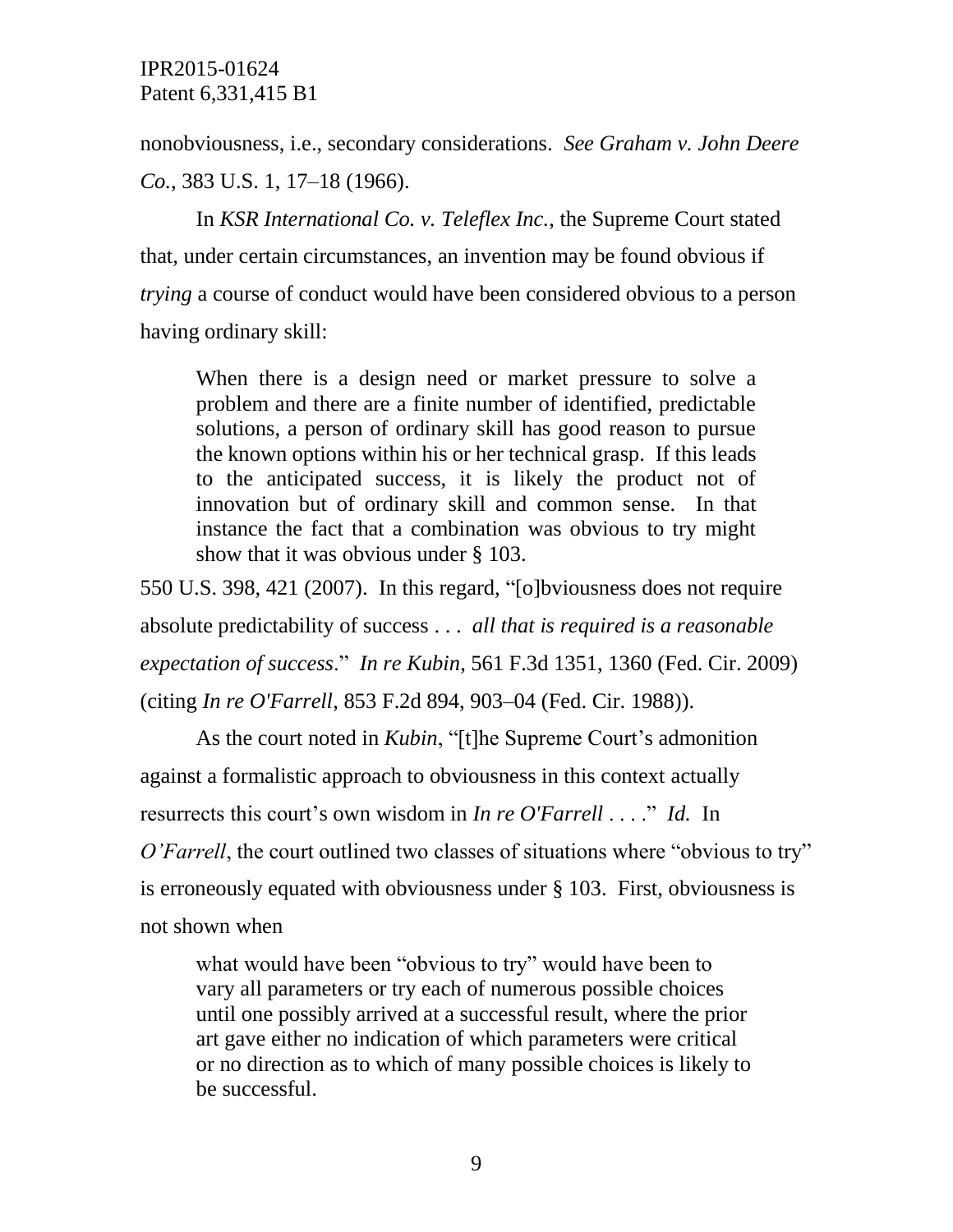*O'Farrell*, 853 F.2d at 903. Second, obviousness is also not shown when

what was "obvious to try" was to explore a new technology or general approach that seemed to be a promising field of experimentation, where the prior art gave only general guidance as to the particular form of the claimed invention or how to achieve it.

## *Id.*

## *C. Prior Art Relied Upon*

Petitioners rely upon the following prior art in its challenges.

### *1. Bujard (Ex. 1002)*

Bujard relates to a process for producing polypeptides in a transformed host cell using a plasmid vector that is optimized to have a high signal strength T5 phage promoter and a balanced terminator. Ex. 1002, Abstract, 5:11–12. More particularly, the structure of the vector taught by Bujard is "a strong promoter, followed by a DNA sequence of interest, optionally followed by one or more translational stop codons in one or more reading frames, followed by a balanced terminator, followed by a marker allowing for selection of transformants." *Id.* at 2:8–13.

Bujard explains that the plasmid vector may have the strong promoter and terminator separated by "more than one gene, that is, a plurality of genes, including multimers and operons." *Id.* at 3:45–48. Further, Bujard indicates that "[d]esirably, the gene is followed by one or a plurality of translational stop codons e.g. oop or nonsense codons, or preferably a plurality, usually up to about six, more usually from about two to five, where there is at least one stop codon in each reading frame." *Id.* at 3:15–19.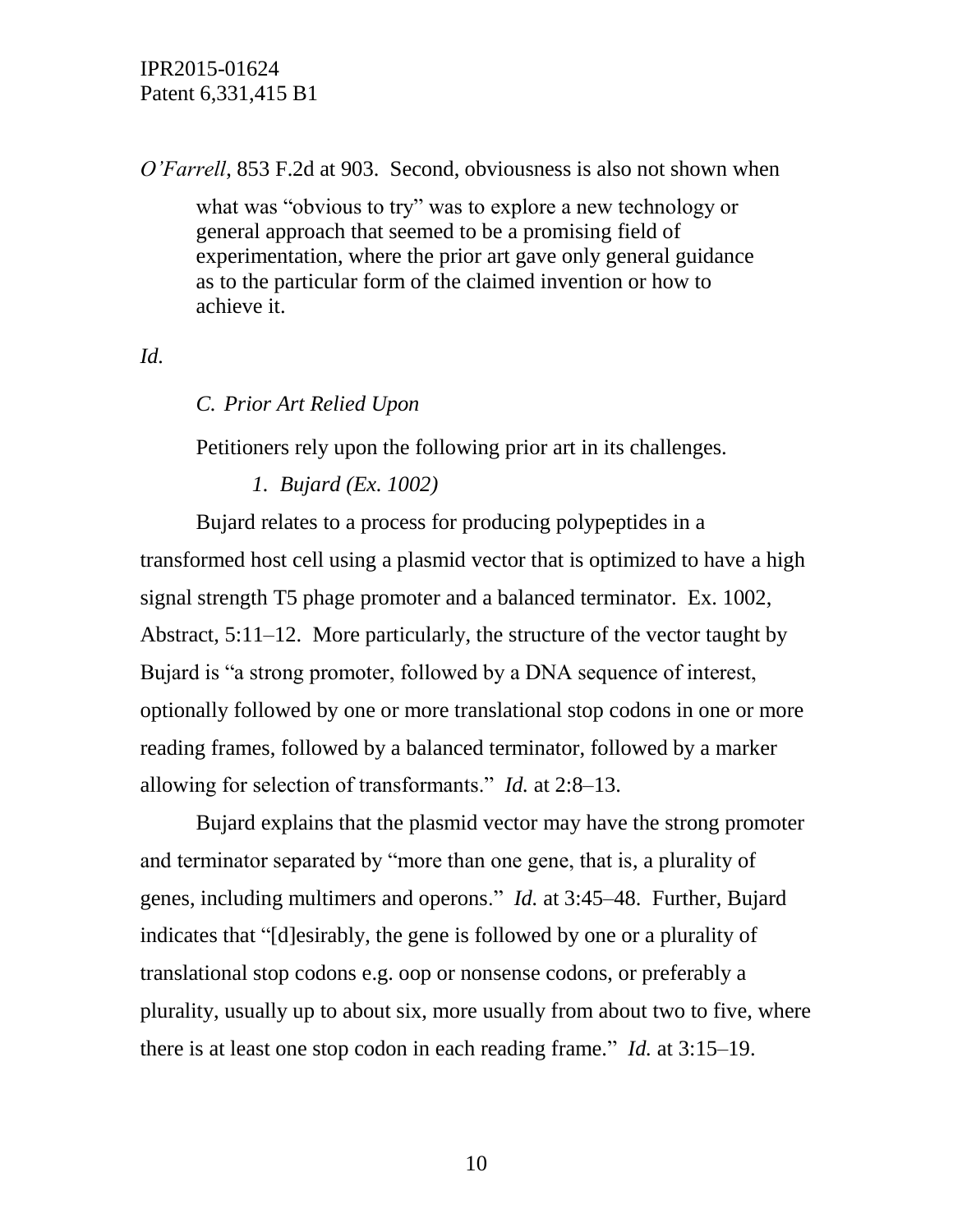These stop codons aid in the efficiency of termination at both the transcription and expression levels. *Id.* at 3:19–21. Bujard also states:

For hybrid DNA technology it would be useful to have a plasmid having a unique restriction site between a T5 promoter and a terminator, desirably having at least one stop codon on the upstream side of the terminator. In this manner, one or more structural genes may be introduced between the promoter and terminator.

*Id.* at 7:57–63. This strategy described in Bujard "provides a vehicle which can be used with one or more hosts for gene expression." *Id.* at 8:1–3. The host cells employed for Bujard's process may be either bacterial or mammalian cells. *Id.* at 6:23–35.

Bujard indicates that a "wide variety of structural genes are of interest for production of proteins," and that "[t]he proteins may be prepared as a single unit or as individual subunits and then joined together in appropriate ways." *Id.* at 4:14–21. Among the "proteins of interest," Bujard includes "immunoglobulins e.g. IgA, IgD, IgE, IgG and IgM and fragments thereof," and further spells out the "molecular formula" for each of those immunoglobulins. *Id.* at 4:30–5:27. For example, Bujard identifies immunoglobulin G (IgG) as having the formula  $\gamma_2 \lambda_2$  or  $\gamma_2 \kappa_2$  which corresponds to the two light chains and two heavy chains of the antibody molecule. *Id.* at 5:11–14. Bujard also lists "[f]ree light chains" separately. *Id.* at 5:27.

### *2. Riggs & Itakura (Ex. 1003)*

Riggs & Itakura discusses the bacterial production of human insulin. Specifically, Riggs & Itakura made two *E. coli* strains, each constructed by cloning vectors containing chemically synthesized genes encoding the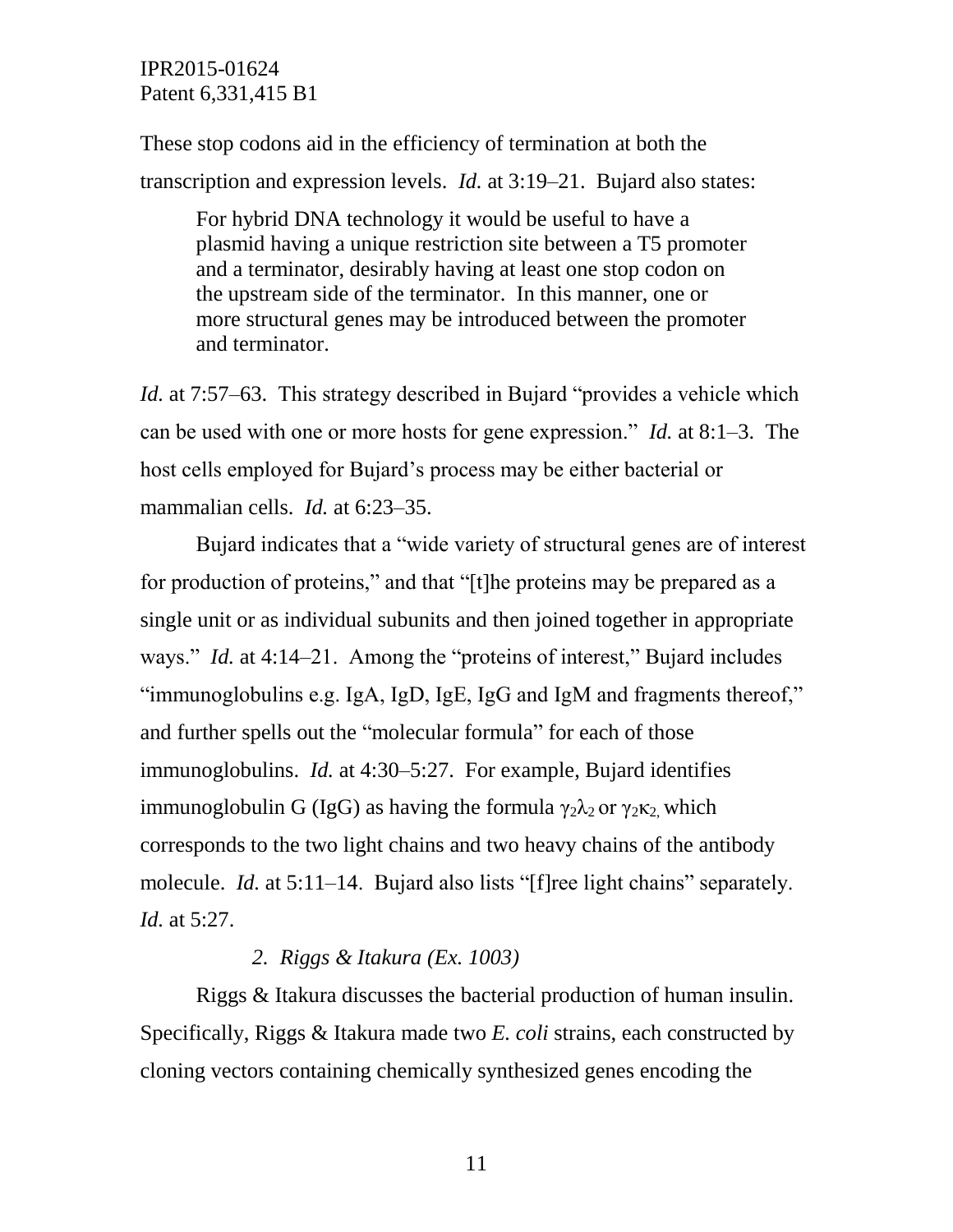insulin A chain or B chain, and further showed that the separately purified chains can be joined by air oxidation *in vitro* to produce active insulin. Ex. 1003, 532 (FIG. 1). Among the potential practical applications, Riggs & Itakura states that the recombinant DNA techniques discussed therein can be used to produce antibodies from hybridoma, stating "[h]ybridomas will provide a source of mRNA for specific antibodies. Bacteria may then be used for the production of the antibody peptide chains, which could be assembled in vitro and used for passive immunization." *Id.* at 537–38.

#### *3. Southern (Ex. 1004)*

Southern describes the transformation of mammalian host cells to confer resistance to neomycin-kanamycin antibiotics. Ex. 1004, 327 (Summary). In particular, Southern utilized known selection markers for coexpressing the bacterial genes gpt and neo using two separate vectors pSV2-gpt and pSV2-neo—within a single host cell. *Id.* at 337, Table 3. Southern teaches that "vectors containing these markers provide a way to cotransduce other genes whose presence and/or expression can not be selected." *Id.* at 338. Southern concludes that "[c]otransformation with nonselectable genes can be accomplished by inserting genes of interest into vector DNAs designed to express neo or gpt," and further states that "[t]he schemes used to select for the expression of gpt and neo [described therein] are complementary and experiments that exploit the possibilities of a double and dominant selection are now in progress." *Id.* at 339.

### *4. Cohen & Boyer (Ex. 1005)*

Cohen & Boyer describes generally the replication and expression of exogenous (foreign) genes in a microorganism for protein synthesis. Ex. 1005, 1:34–42. Cohen & Boyer teaches that host cells can be transformed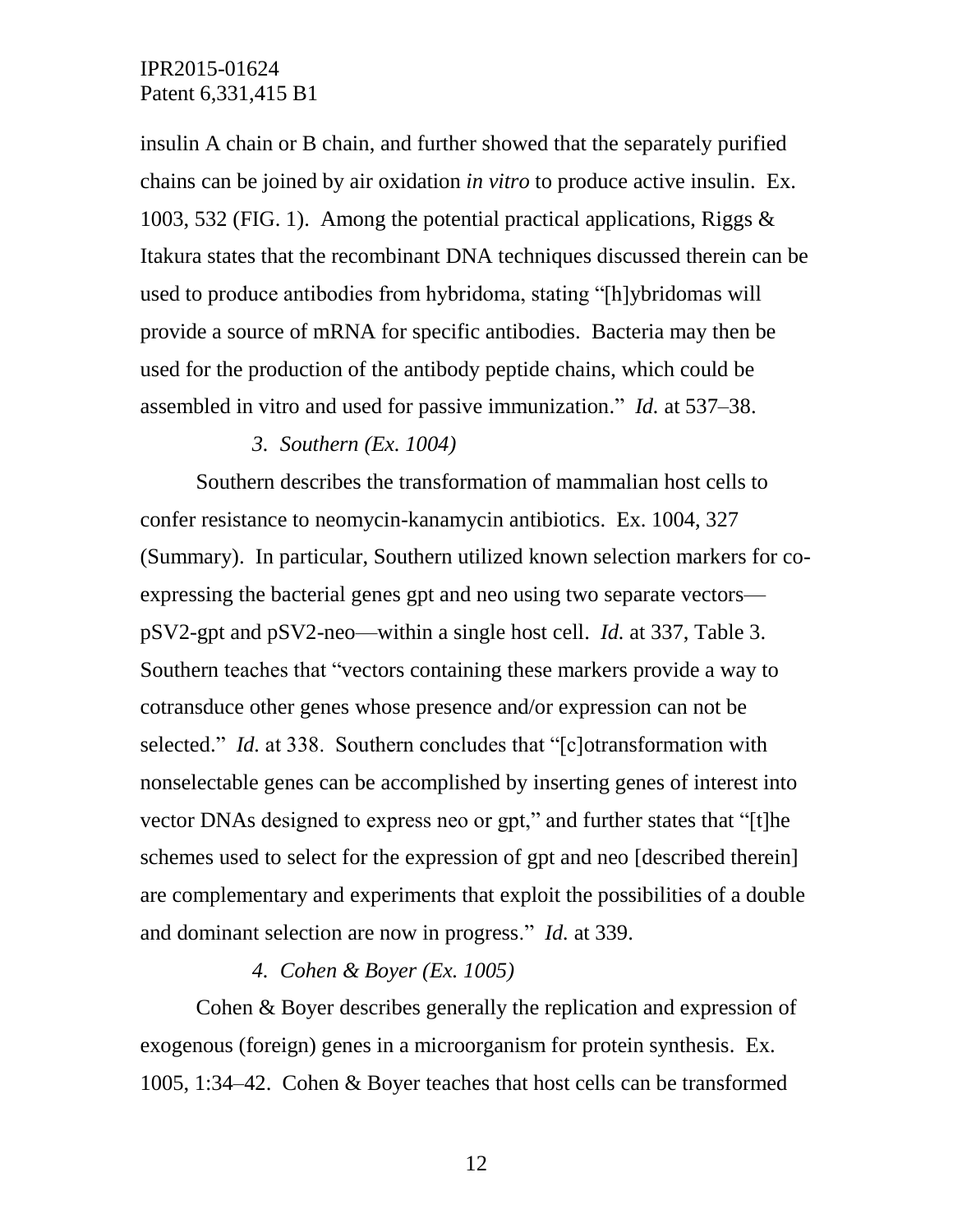by introducing a plasmid vehicle bound to the foreign gene in order to produce proteins of interest. *Id.* at 1:56–59, 4:29–38, 5:59–65, 6:43–47, claim 1. In particular, Cohen states that "[b]y introducing one or more exogenous genes into a unicellular organism, the organism will be able to produce polypeptides and proteins ('poly(amino acids)') which the organism could not previously produce." *Id.* at 9:12–15. Cohen & Boyer lists antibodies among the "poly(amino acids) of interest." *Id.* at 9:28–34. Cohen & Boyer further notes: "the subject method provides means for preparing enzymes and enzymic products from bacteria where the natural host is not as convenient or efficient a source of such product. ... Besides enzymes, other proteins can be produced such as antibodies." *Id.* at 16:54– 64.

### *D. Analysis of Petitioners' Patentability Challenges*

# *1. Anticipation of Claims 1, 3, 4, 9, 11, 12, 15–17, 19, and 33 Based on Bujard*

Petitioners contend that claims 1, 3, 4, 9, 11, 12, 15–17, 19, and 33 are anticipated by Bujard. Pet. 35–44. In support, Petitioners rely upon the teachings of Bujard, as well as the Declaration of Jefferson Foote, Ph.D. (Ex. 1006). Petitioners include a claim chart for claims 1, 15, 17, and 33, but point to the same disclosures in Bujard for each of these claims. Pet. 41–43.

Independent claims 1 and 33 require the recombinant production of an immunoglobulin molecule (i.e., an antibody) or immunologically functional fragment by "independently expressing" DNA sequences encoding at least the variable domains of the immunoglobulin heavy and light chains within a "single host cell," while independent claim 15 requires a vector comprising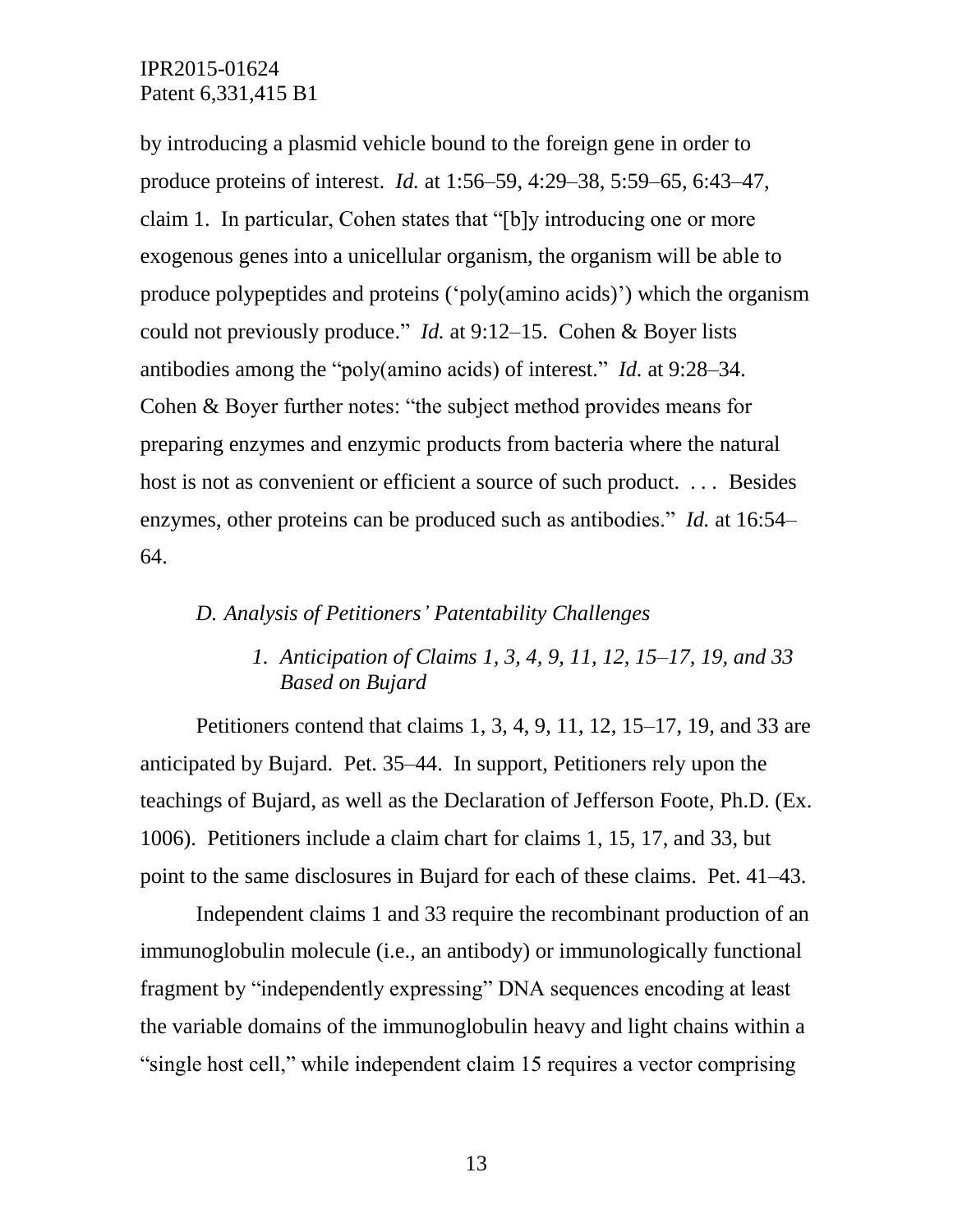the DNA sequences encoding the variable domains of the heavy and light chains located "at different insertion sites."

Patent Owners argue that Bujard fails to teach a) transforming a single host cell with DNA sequences encoding the heavy and light chains of an immunoglobulin, b) independently expressing those sequences within the single host cell as separate molecules, and c) assembling the immunoglobulin chains to produce an intact antibody or an immunologically functional fragment. Prelim. Resp. 39–40. According to Patent Owners, "[t]he cited passages from Bujard make clear that the techniques being described by Petitioners are general ones; they do not show a particular application of the techniques to produce immunoglobulins in the manner required by the claims of the Cabilly '415 patent." *Id.* at 41. Patent Owners assert that the Petition does not establish that the claim elements missing from Bujard are necessarily present, and that Petitioner improperly relied upon the testimony of Dr. Foote to fill in the missing elements. *Id.* at 43.

Patent Owners also contend that, as the PTO found in the prior reexamination with respect to the Axel<sup>6</sup> reference, "the mere use of the words 'genes' and 'immunoglobulin' in a reference does not convey to the skilled person an actual description of how to produce a functional immunoglobulin or fragment by independent expression of its constituent heavy and light chains in a single transformed host cells." *Id.* at 29. Patent Owners assert that Petitioners rely upon the same "linguistic" arguments with respect to Bujard's disclosure of "genes" and "immunoglobulins" that have already been rejected. *Id.* at 31–38.

 $\overline{a}$ 

<sup>6</sup> Axel et al., US 4,399,216, issued Aug. 16, 1983 (Ex. 1018).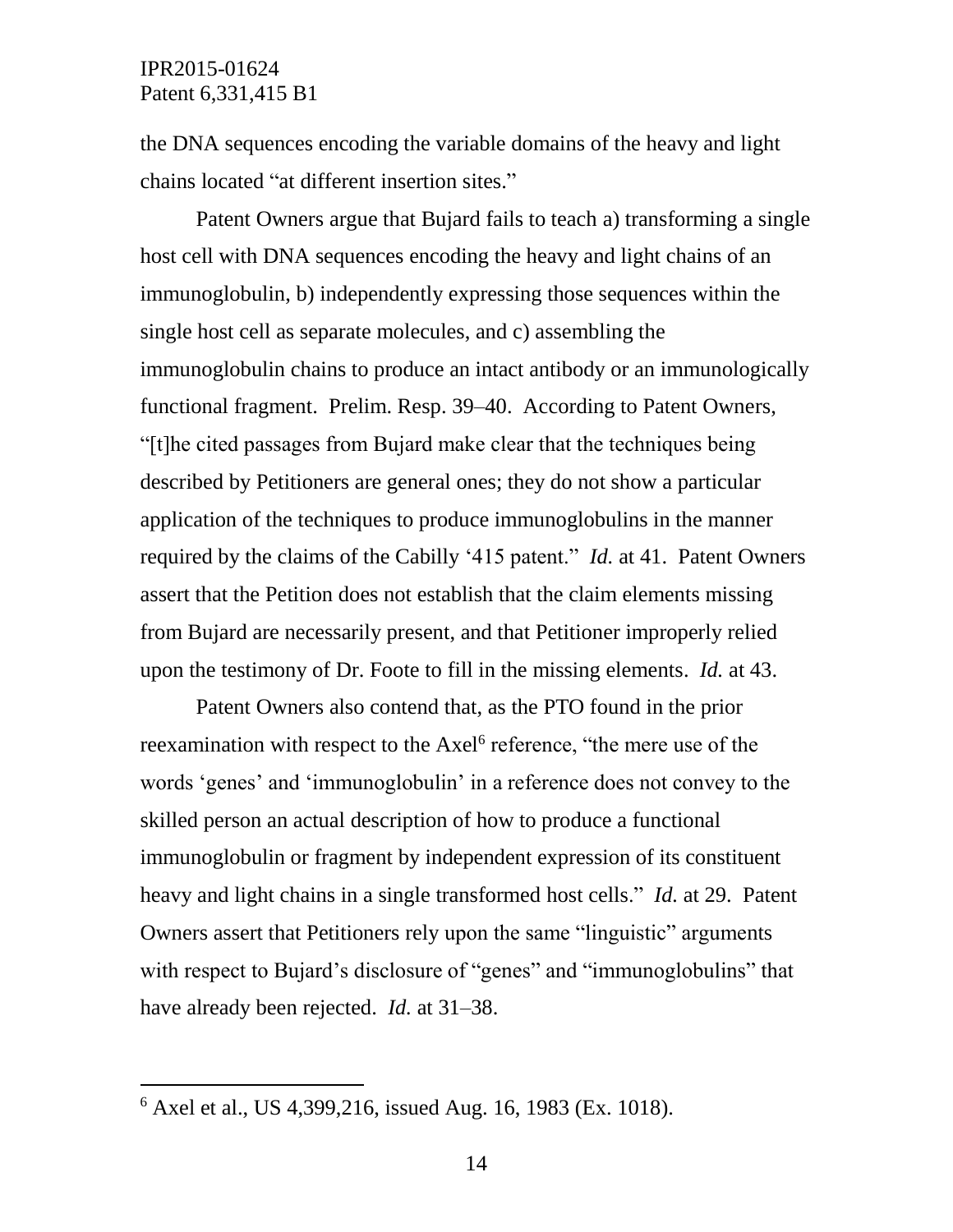We determine that Petitioners have not demonstrated a reasonable likelihood of prevailing with respect to this anticipation challenge. Bujard describes generally the expression of "structural genes" using a vector containing a high signal strength promoter, and further identifies immunoglobulins among a "representative list of proteins of interest." Ex. 1002, 4:14–37. Bujard, however, does not describe a specific process or a vector that is "arranged as in the claim[s]" of the '415 patent. *Connell*, 722 F.2d at 1548. Although Bujard identifies the structure of immunoglobulins as including heavy and light chains (e.g., IgG with a molecular formula of  $\gamma_2\lambda_2$  or  $\gamma_2\kappa_2$ ), Bujard does not teach—either expressly or inherently—that genes encoding for both the heavy and light chains must be incorporated into the same vector or otherwise expressed within a single host cell. Ex. 1002, 5:10–27.

Petitioners' anticipation arguments require us to draw inferences that are not required by Bujard's generalized teachings. In particular, Petitioners assume, based on "common knowledge," "simple logic," and "common sense," that the skilled artisan would interpret Bujard's listing of immunoglobulins to mean that the different genes encoding for the heavy and light chains should both be present in the same vector and expressed within the same host cell. Pet. 38 (citing Ex. 1006 [91). But that type of analysis falls within the purview of obviousness, not anticipation. We recognize that Bujard suggests that a "plurality of genes, including multimers and operons" can be inserted between the promoter and terminators sequences of the vector. Ex. 1002, 3:46–48. We further recognize that Bujard suggests that it is "desirabl[e to] hav[e] at least one stop codon on the upstream side of the terminator" so that "one or more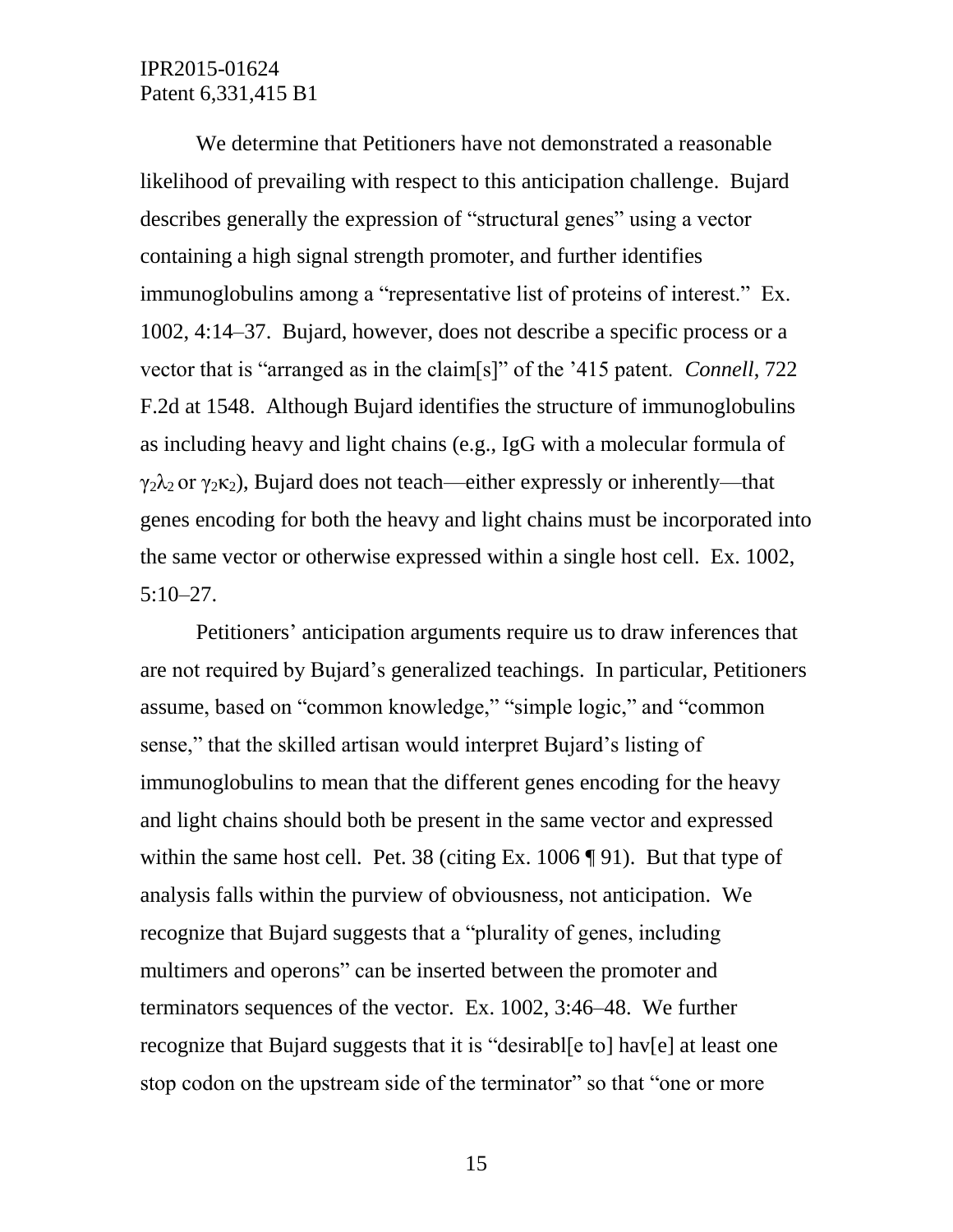structural genes may be introduced between the promoter and terminator." *Id.* at 7:60–63; *see also id.* at 3:15–21. Petitioners, however, do not point to any teaching that all the genes encoding for the different subunits (polypeptides) of the "proteins of interest" identified in Bujard must *necessarily* be expressed within the same host cell. To the contrary, Bujard indicates that "[t]he strategy described above . . . can be used with one or more hosts for gene expression . . . . " *Id.* at 8:1–3.

We find Bujard's teachings to be more specific and robust than the Axel reference that was previously considered by the PTO. *Contra* Prelim. Resp. 36–37. As explained below, we determine that Petitioners have demonstrated a reasonable likelihood of prevailing in their assertion that Bujard, in combination with the Riggs & Itakura or Southern references, renders certain of the challenged claims obvious. Nonetheless, in order to arrive at the claimed invention, a skilled artisan would have been required to selectively apply the general teachings of Bujard to the specific production of immunoglobulins and, in doing so, would have made choices based on inferences gleaned from outside the reference. This is insufficient for anticipation. *See Therasense*, 593 F.3d at 1332 (prior art disclosure of individual elements that merely "could have been arranged" in the claimed manner is not anticipatory).

We, therefore, determine that Petitioners have not demonstrated a reasonable likelihood of prevailing with respect to this anticipation challenge.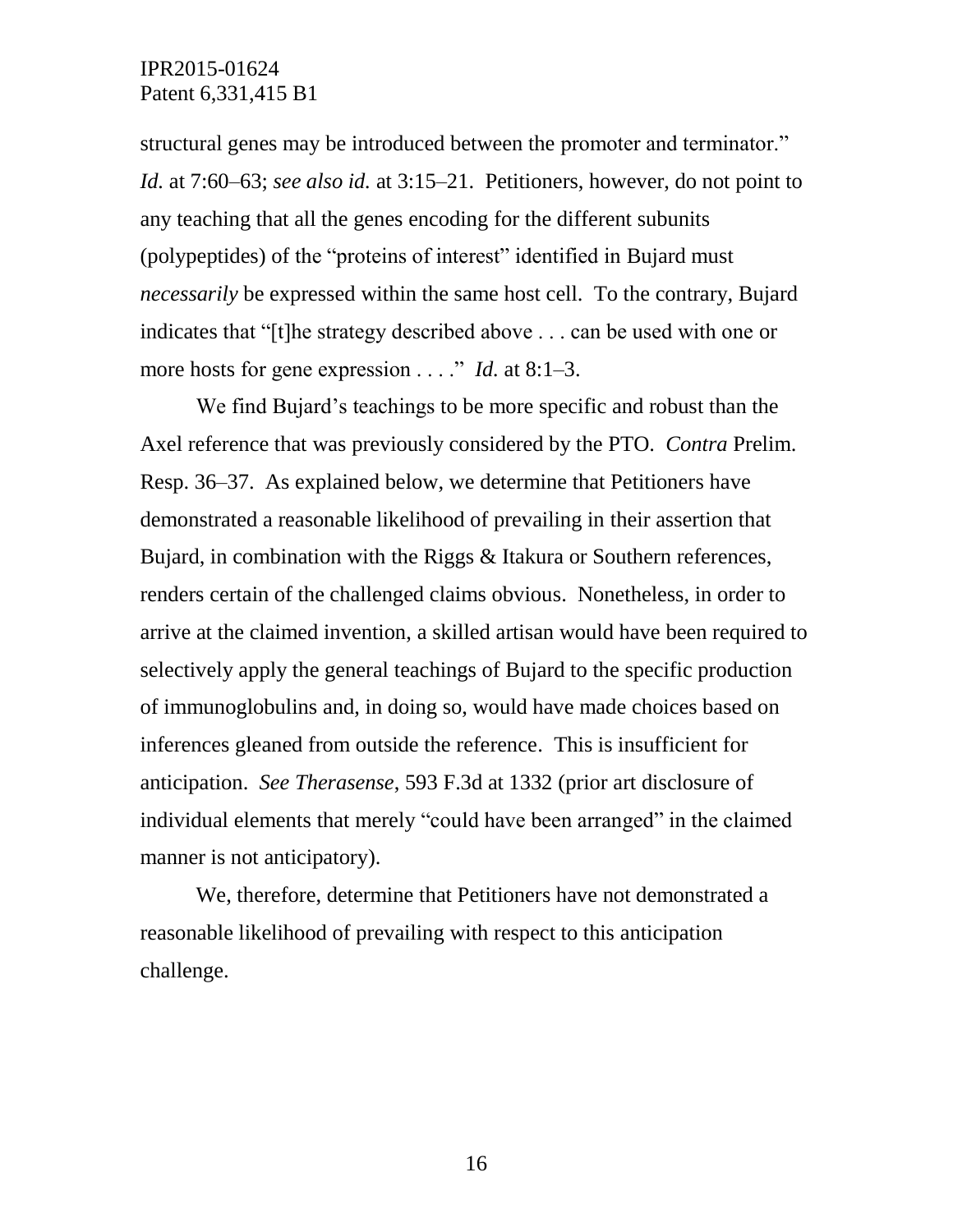## *2. Obviousness of Claims 1, 3, 4, 11, 12, 14, 19, and 33 Based on Bujard and Riggs & Itakura*

Petitioners contend that claims 1, 3, 4, 11, 12, 14, 19, and 33 are obvious based on the combined teachings of Bujard and Riggs & Itakura. Pet. 44–47. In addition to the teachings of the references, Petitioners also rely upon Dr. Foote's Declaration in support of this challenge. For this obviousness challenge, Petitioners focus on those claims of the '415 patent that require (or broadly allow for) the first and second DNA sequences to be present in a single vector within a host cell.

Petitioners assert that "even if a [skilled artisan] would not interpret Bujard to teach assembly of the chains into an immunoglobulin tetramer, [the skilled artisan] would nevertheless be motivated to combine Bujard with the *in vitro* assembly disclosures in Riggs & Itakura." *Id.* at 45. In particular, based on Bujard's suggestion that "individual [protein] subunits" can be "joined together in appropriate ways," Petitioners rely upon Riggs & Itakura as teaching a specific *in vitro* assembly technique that is applicable to Bujard. *Id.* at 45–46 (citing Ex. 1002, 4:20–21; Ex. 1002, 537–38; Ex. 1006, ¶¶ 99–101). Although Riggs & Itakura demonstrated the *in vitro* assembly of insulin A and B chains, and not immunoglobulin heavy and light chains, Petitioners assert that the reference is nonetheless relevant because it "addresses the same problem of joining unassociated [polypeptide] chains separately produced in microorganism host cells." *Id.* at 46. Petitioners also point to the conclusion in Riggs & Itakura that the *in vitro* recombinant DNA techniques disclosed therein are applicable for antibodies, wherein hybridomas would be a source of mRNA for the antibody peptide chains (i.e., heavy and light chains) that are produced in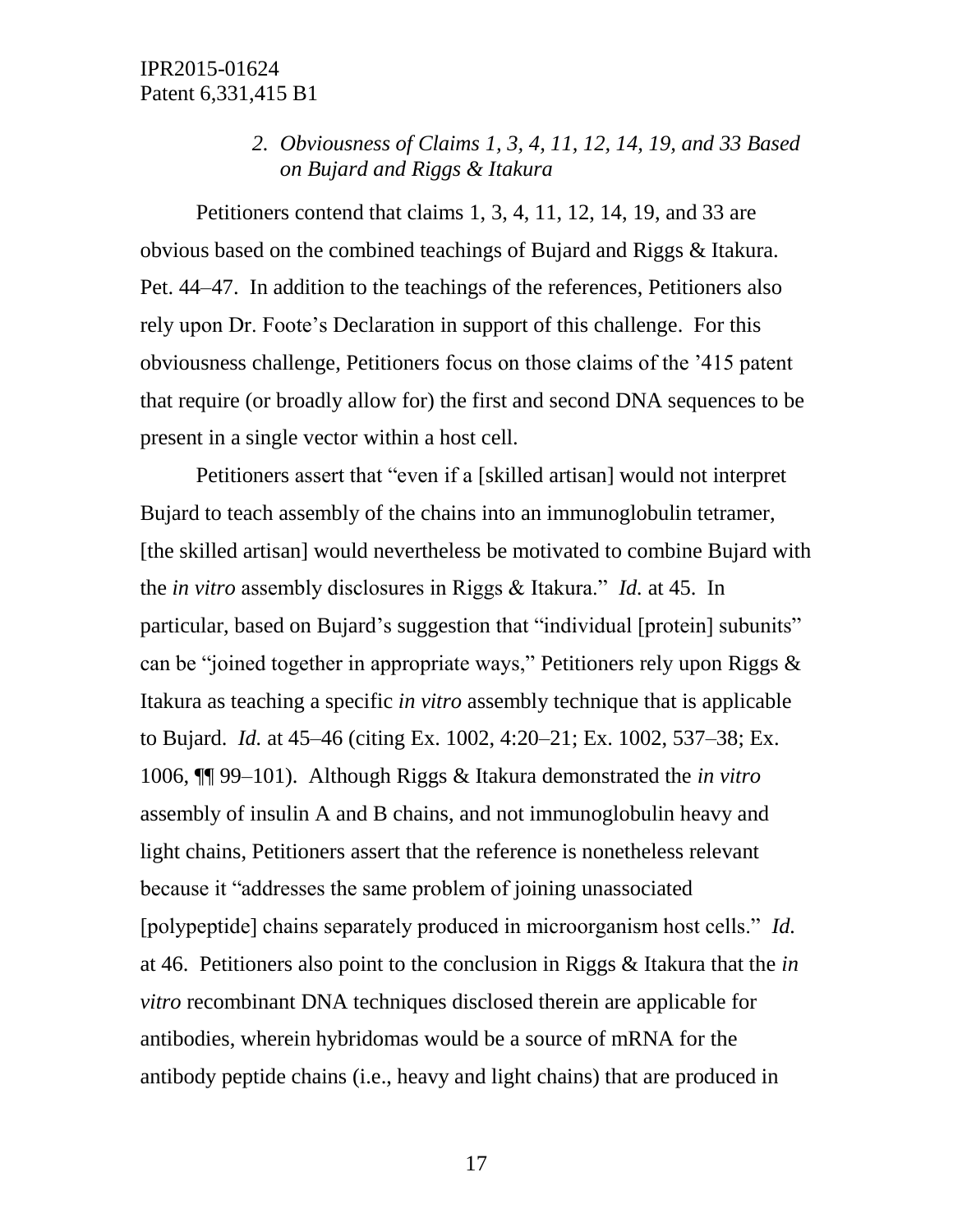bacteria and assembled *in vitro*. *Id.* at 47 (citing Ex. 1003, 537; Ex. 1006 ¶ 102).

Patent Owners contend that Riggs & Itakura does not cure the deficiencies of Bujard. More specifically, Patent Owners assert that "nothing in Riggs & Itakura suggests that the *in vitro* techniques described therein to combine proteins expressed in separate host cells would also be suitable for combining *in vitro* different proteins expressed in the same host cell." Prelim. Resp. 49. Because Riggs & Itakura expressed the insulin A and B chains in separate host cells, Patent Owners argue that the references lead the skilled artisan away from the claimed invention of the '415 patent. Patent Owners also assert that there is "no explanation why one of skill in the art would rely upon Riggs & Itakura for some teachings (e.g., how to assemble a multimeric protein), but ignore the overarching strategy it advances for producing multimeric proteins." *Id.*

We determine that Petitioners have demonstrated a reasonable likelihood of prevailing with respect to this obviousness challenge. Although we do not consider Bujard's teachings to be anticipatory for the reasons discussed above, we determine that Petitioners have made a sufficient showing of obviousness for purposes of our institution of *inter partes* review when those teachings are combined with the *in vitro* assembly technique taught by Riggs & Itakura and applied to produce an immunoglobulin molecule.

We are unpersuaded by Patent Owners' preliminary arguments regarding this challenge. Patent Owners do not appear to take into account that Bujard itself suggests the incorporation of a plurality of structural genes encoding for the subunits of a multimeric protein, such as immunoglobulin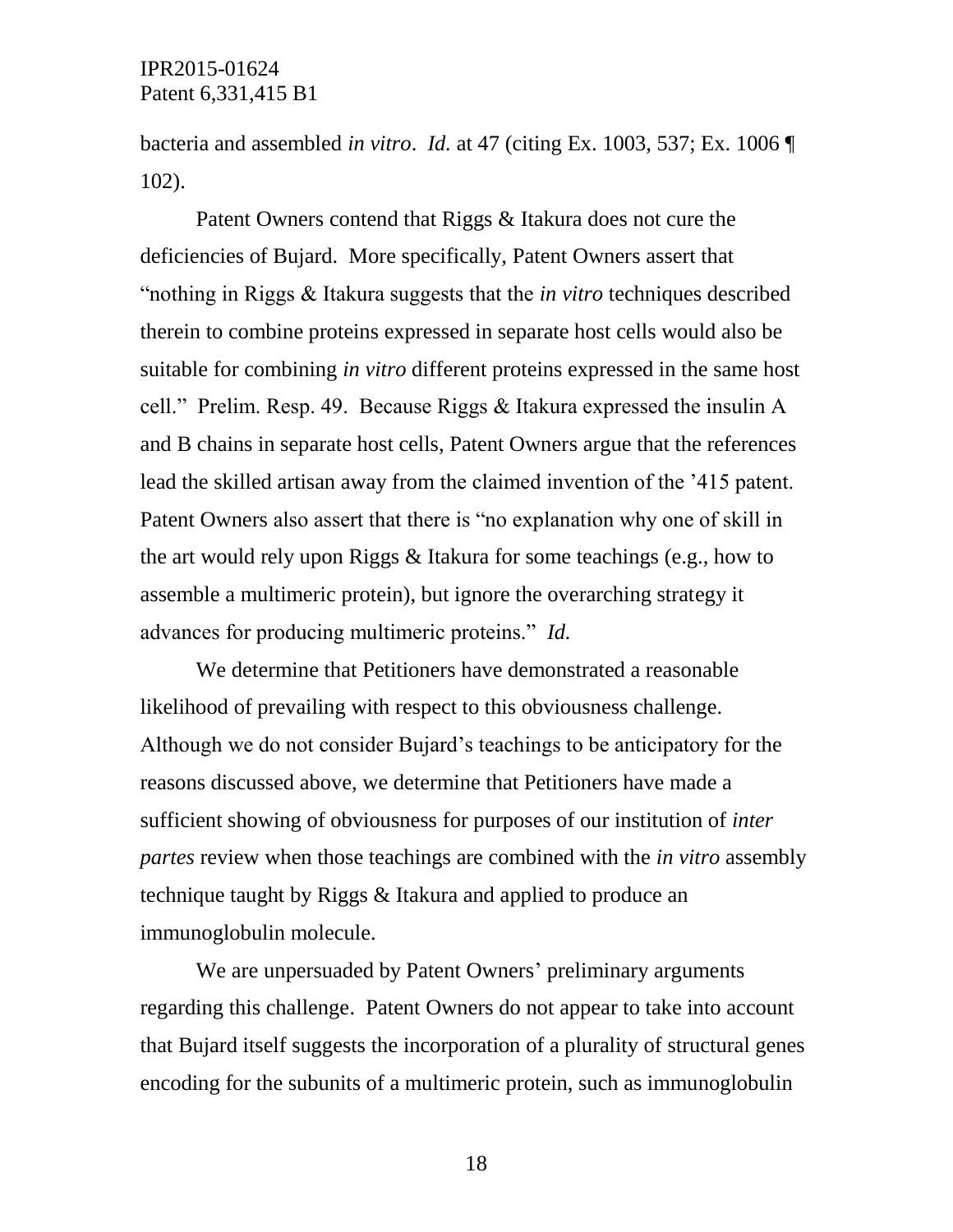l

heavy and light chains, within a vector that would be placed in a single host cell. Ex. 1002, 3:46–48; *see also* Ex. 1006 ¶¶ 67–68 (Dr. Foote stating that the term "multimer" as used in Bujard would be understood by the skilled artisan as referring to genes encoding for proteins with more than one subunit). Moreover, Bujard teaches the desirability of inserting "translational stop codons e.g. oop or nonsense codons" in one or more reading frames of the vector, which would allow for the multiple structural genes to be translated into separate polypeptides.<sup>7</sup> Ex. 1002, 2:8–13, 3:15– 21, 7:57–63. When these general teachings of Bujard are taken into consideration with the specific identification of immunoglobulins among "proteins of interest," Petitioners have demonstrated a reasonable likelihood that the skilled artisan would have found it obvious to insert the genes encoding for the heavy and light chains, separated by a stop codon, between the promoter and terminator sequences of the vector, which would permit the independent expression of those genes as separate molecules in the transformed host cell. *See* Ex. 1006 ¶ 92.

We recognize that, by utilizing separate host cells for the production of insulin chains, Riggs & Itakura takes a different approach than the "single host cell" approach required by the claims. There is no support identified, however, for Patent Owners' contention that the *in vitro* assembly technique disclosed therein is only applicable when the polypeptide chains are

<sup>&</sup>lt;sup>7</sup> In *O'Farrell*, Judge Rich explained succinctly the role of stop codons within the mechanism of protein translation: "Like periods at the end of a sentence, these sequences signal the end of the polypeptide chain, and they are therefore called *stop codons*. . . . When a stop codon is reached [during translation], the polypeptide chain is complete and detaches from the ribosome." 853 F.2d at 897.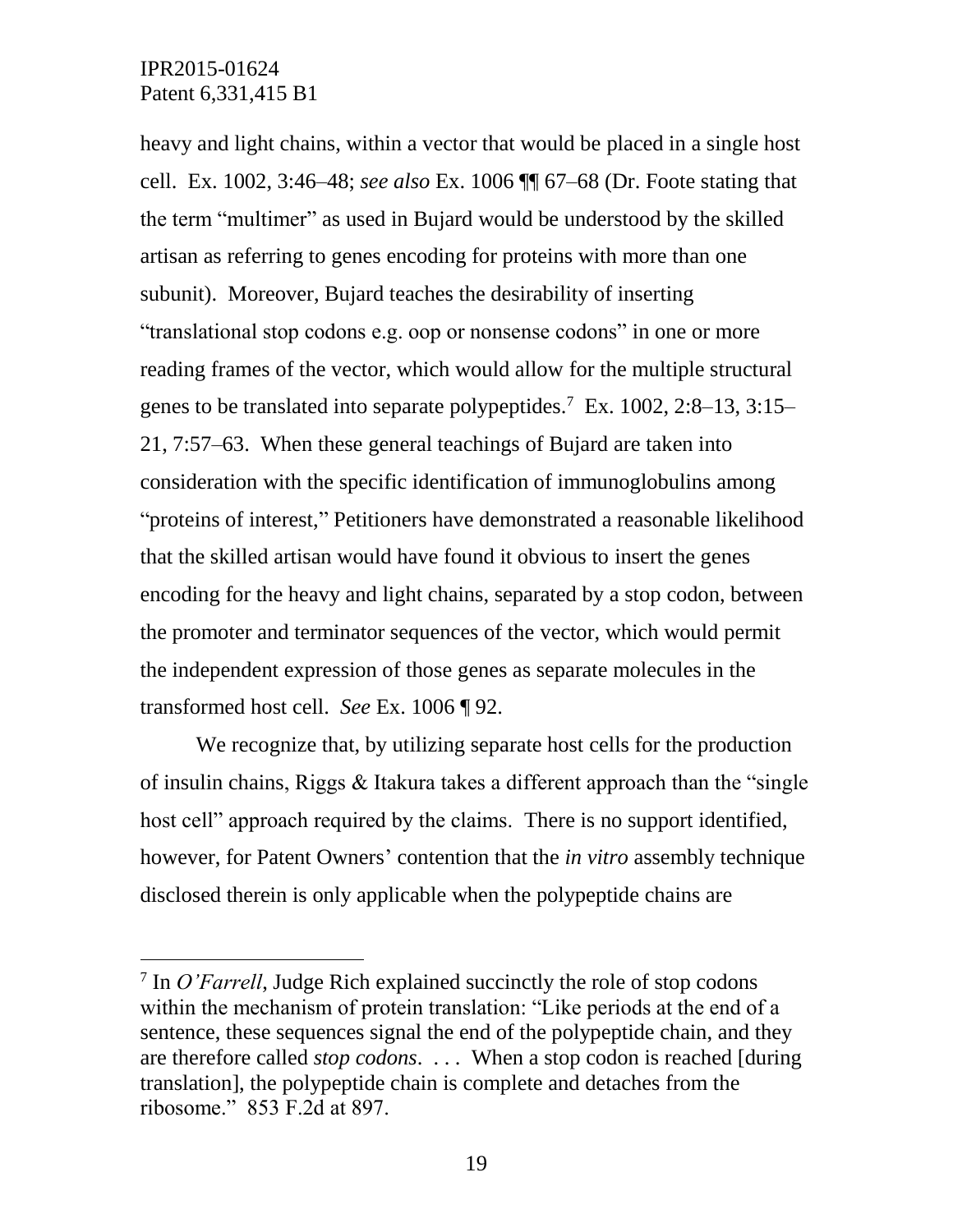$\overline{a}$ 

produced in separate host cells. Prelim. Resp. 49. Nor does Riggs & Itakura teach away from the claimed invention by merely presenting an alternative option. *See In re Fulton*, 391 F.3d 1195, 1201 (Fed. Cir. 2004). To be sure, it is possible that a skilled artisan could have chosen to express the genes for the heavy and light chains in separate host cells, as also suggested by Bujard (Ex. 1002, 8:1–3), but there is an insufficient basis on this record for us to conclude that that approach would have been considered the only appropriate method for the production of immunoglobulins. Rather, the current record demonstrates a reasonable likelihood that the expression of genes encoding for both immunoglobulin chains in a single host cell would have been among the "known options within [the skilled artisan's] technical grasp" that the skilled artisan would have chosen to pursue. *KSR*, 550 U.S. at 421.

We note there is a dispute as to whether the prevailing "mindset" of those skilled in the art prior to April 1983 was to make multimeric proteins using a single host cell or separate host cells. *See* Pet. 21–25; Prelim. Resp. 18–25.<sup>8</sup> Based on the foregoing, however, we find that at least the Bujard reference suggests that the skilled artisan's mindset would include making multimeric proteins within a single host cell. Thus, based on the current

<sup>8</sup> Petitioners contend that a person of ordinary skill in the art "at the time of the earliest effective filing date of the '415 patent would have a Ph.D. in molecular biology (or a related discipline, such as biochemistry) with 1 or 2 years of post-doctoral experience, or an equivalent amount of combined education and laboratory experience," and "would also have experience using recombinant DNA techniques to express proteins and familiarity with protein chemistry, immunology, and antibody production, structure, and function." Pet. 16 (citing Ex. 1006 ¶ 23). Patent Owners do not contest the level of ordinary skill in the art at this stage. Prelim. Resp. 10 n.3.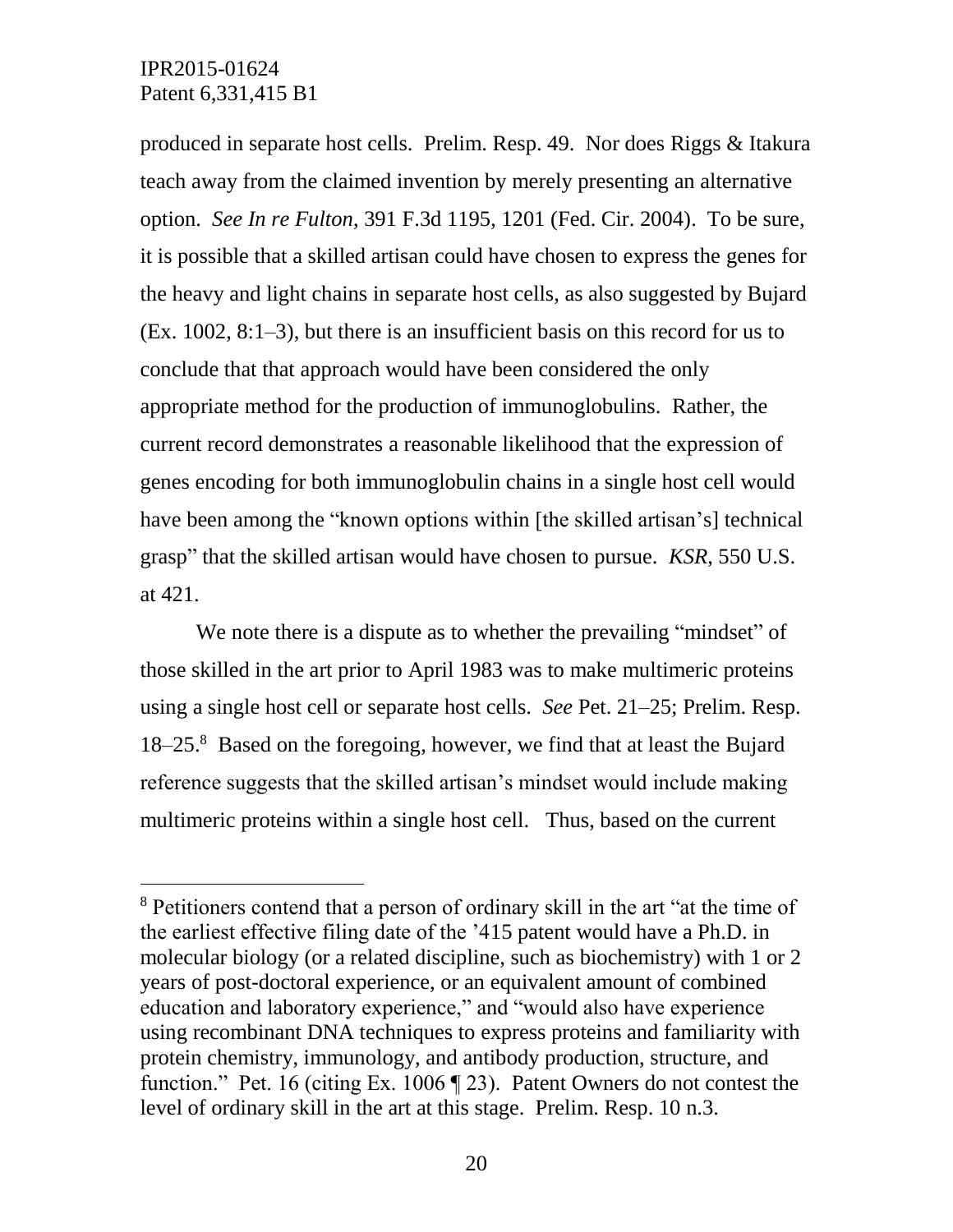record, we determine that Petitioners have made a sufficient showing for institution on this obviousness challenge.

## *3. Obviousness of Claims 1, 2, 18, 20 and 33 Based on Bujard and Southern*

Petitioners contend that claims 1, 2, 18, 20 and 33 are obvious based on the combined teachings of Bujard and Southern. Pet. 47–50. In addition to the teachings of the references, Petitioners also rely upon Dr. Foote's Declaration in support of this challenge. For this obviousness challenge, Petitioners focus on those claims of the '415 patent that require (or broadly allow for) the first and second DNA sequences to be present in different vectors within the same host cell.

Petitioners assert that the skilled artisan would

have been motivated to combine (1) Bujard's teaching of a mammalian host cell transformed with two DNA sequences (for heavy and light chains), both in a single vector with (2) the cotransformation approach taught in Southern, *i.e.*, a mammalian host cell transformed with two vectors, each with a different selectable marker and gene of interest.

*Id.* at 48 (citing Ex. 1006 ¶ 103). Petitioners further assert that the skilled artisan would have had a reason "to modify Bujard accordingly by splitting the heavy and light chain DNA sequences into two separate vectors to be transformed in a single mammalian host cell." *Id.* Petitioners contend that the skilled artisan "would have known that the expression machinery in cells works universally, regardless of any difference in genes (heavy/light chain versus non-immunoglobulin polypeptides) or whether they are on separate vectors (instead of one)." *Id.* at 49 (citing Ex. 1006 ¶ 104).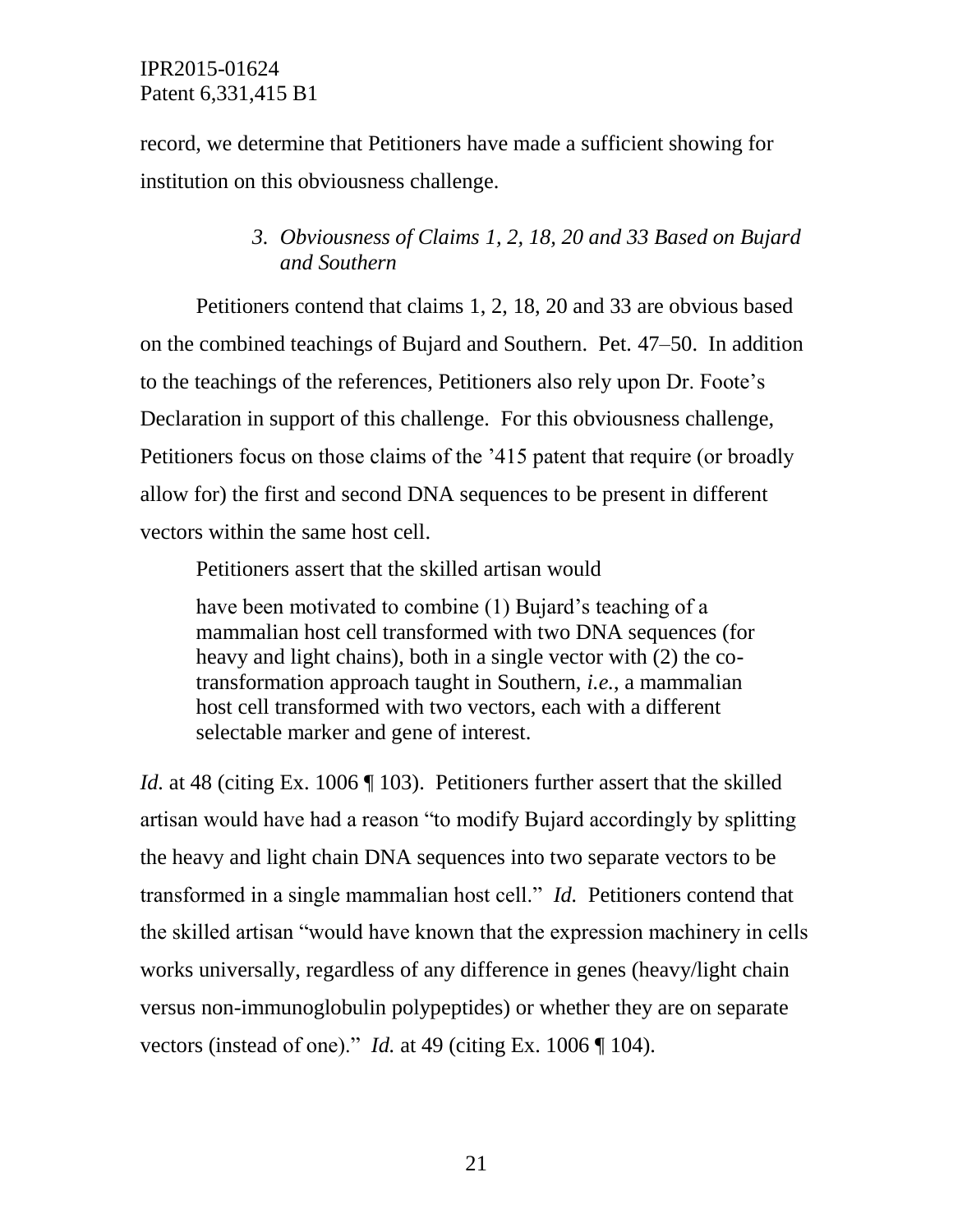We have considered Patent Owners' preliminary arguments regarding this challenge, but do not find them persuasive. Patent Owners argue that that Southern does not remedy the deficiencies of Bujard concerning the "production of a single vector containing DNA sequences encoding both the heavy and the light chains of an antibody, [their] expression in a single host cell . . . , or production of a functional antibody." Prelim. Resp. 51. As discussed above, we determine that Petitioners have demonstrated a reasonable likelihood that Bujard at least suggests the co-expression of the heavy and light chains in a single host cell. Patent Owners further argue that "Southern discloses the introduction of two *selectable markers* into a host cell, *not* the introduction of two DNA sequences that are meant to be coexpressed from a single host cell," and there would be no reason for the skilled artisan "to use Southern's technique . . . to produce multiple desired proteins." *Id.* at 52. We note, however, that Southern appears to teach the general applicability of its disclosed co-transformation technique by "inserting *genes of interest* into vector DNAs designed to express neo or gpt." Ex. 1004, 339 (emphasis added). Additionally, Petitioners have identified evidence that Southern's pSV2gpt and pSV2neo vectors were adopted by independent research groups for single chain immunoglobulin expression prior to the filing date of the '415 patent. Pet. 21 (citing Ex. 1020, Ex. 1021, Ex. 1031); Ex. 1006 ¶ 87. Accordingly, Petitioners have shown a reasonable likelihood that the skilled artisan would have found it obvious to use Southern's two-vector technique to express both the heavy and light immunoglobulin chains in a single host cell.

Based on the current record, we determine that Petitioners have a sufficient showing for institution on this obviousness challenge.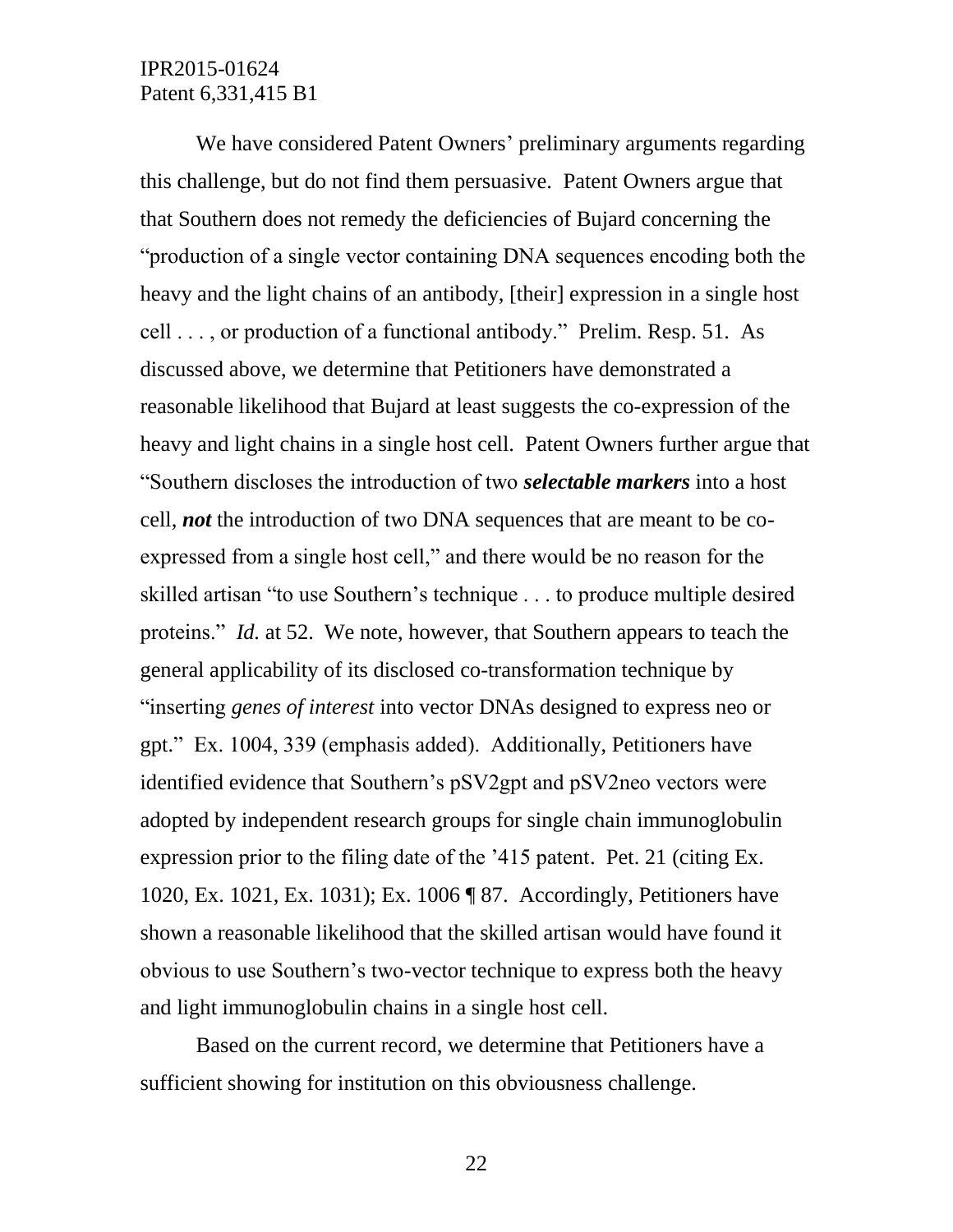# *4. Obviousness of Claims 1, 3, 4, 11, 12, 14 and 33 Based on Cohen & Boyer and Riggs & Itakura*

Petitioners contend that claims 1, 3, 4, 11, 12, 14, and 33 are obvious over the combination of Cohen & Boyer and Riggs & Itakura. Pet. 50–57. In addition to the teachings of the references, Petitioners also rely upon Dr. Foote's Declaration in support of this challenge. Petitioners include a claim chart for independent claims 1 and 33 in support of this challenge, but point to the same teachings of Cohen & Boyer with respect to both claims. *Id.* at 52–53.

The generalized teachings of Cohen & Boyer that Petitioners rely upon for this challenge are similar to Bujard's teachings. *See, e.g.*, Ex. 1005, 5:59–65 (noting that "[t]he [foreign] DNA fragment may include one or more genes or one or more operons"); *id.* at 9:12–30 ("Other poly(amino acids of interest include . . . globulin e.g. gamma-globulins or antibodies."). Indeed, Cohen & Boyer appears to teach less than Bujard. For example, there is no disclosure identified concerning the incorporation of "stop codons" or "multimer" genes in the vector. *Cf.* Ex. 1002, 3:15–20, 46–48. Moreover, Petitioners rely upon Riggs & Itakura's *in vitro* assembly technique in the same manner as with respect to the obviousness challenge based on the Bujard/Riggs & Itakura combination discussed above. Pet. 55– 56. Petitioners also acknowledge that "[t]he bases for a [skilled artisan's] reasonable expectation of success are no different than the bases discussed . . . with respect to combining Bujard and Riggs & Itakura." *Id.* at 56.

Patent Owners argue that that this obviousness challenge is redundant. Prelim. Resp. 59–60. Patent Owners further assert that Cohen & Boyer was previously considered during the reexamination of the '415 patent. *Id.* at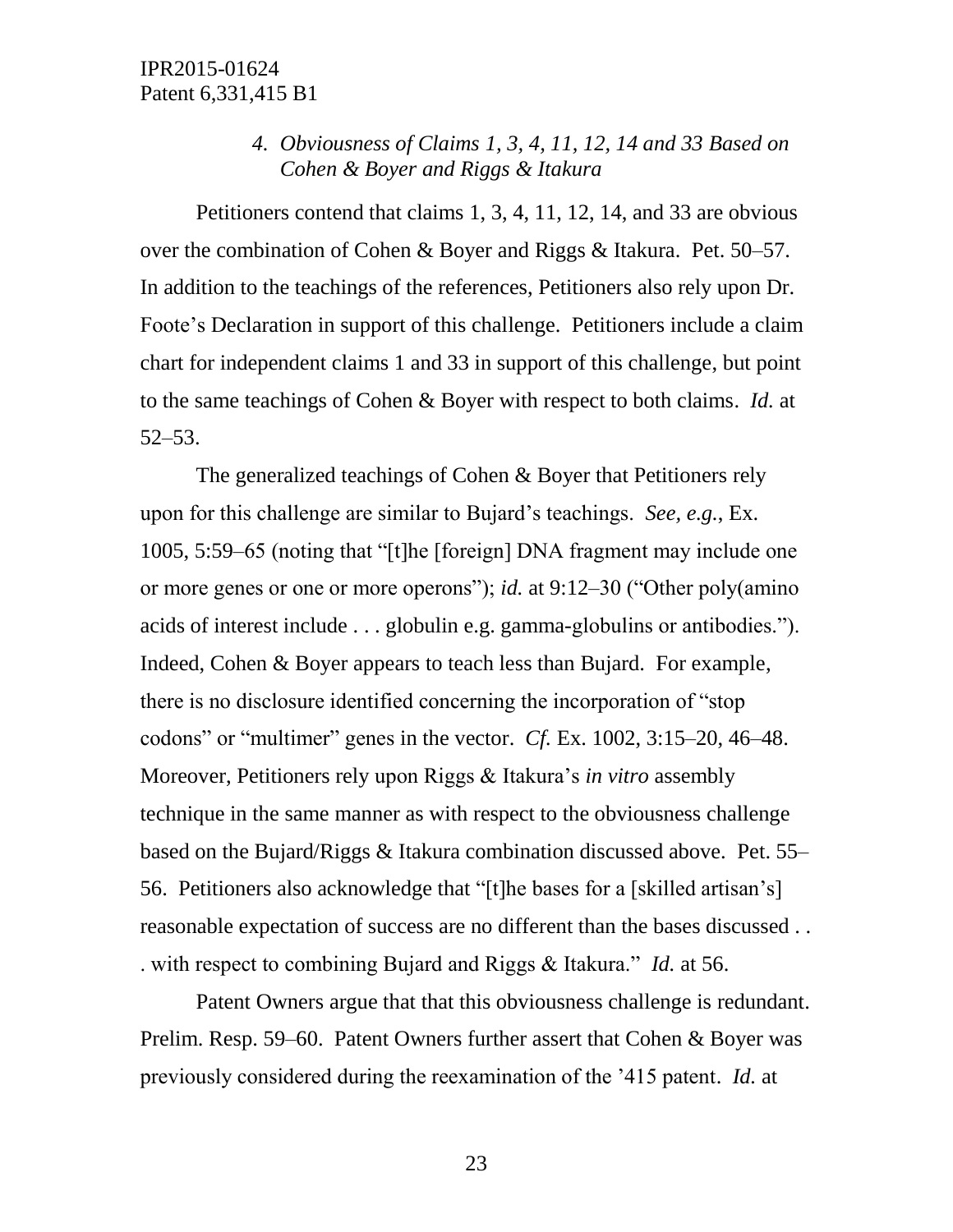53–54. Patent Owners' other arguments are similar to those they make with respect to Bujard. *Id.* at 54–58.

Board rules require us to "secure the just, speedy, and inexpensive resolution of every proceeding." 37 C.F.R. § 42.1(b). Petitioner has not pointed to any material differences between this challenge and the challenge based on the Bujard/Riggs & Itakura combination discussed above to justify the use of Board and party resources to proceed on both challenges. We, therefore, exercise our discretion and decline to institute on the basis of this additional obviousness challenge.

*E. 35 U.S.C. § 325(d)*

Patent Owners also ask us to "deny institution because the Petition presents the same arguments that were raised and fully addressed in prior Office proceedings involving the Cabilly '415 patent." Prelim. Resp. 58. However, the particular combination of references upon which we institute were not previously addressed during prosecution or reexamination. As noted above, we find Bujard's teachings to be more specific than the Axel reference previously considered.

Denial of institution under § 325(d) is discretionary. Here, based on the different arguments and evidence relied upon in the Petition, we decline to exercise that discretion.

#### III. CONCLUSION

For the foregoing reasons, we determine that Petitioners have demonstrated that the information presented in the Petition and in the Preliminary Response shows that there is a reasonable likelihood that they would prevail in proving the unpatentability of claims 1–4, 11, 12, 14, 18– 20, and 33 of the '415 patent for obviousness.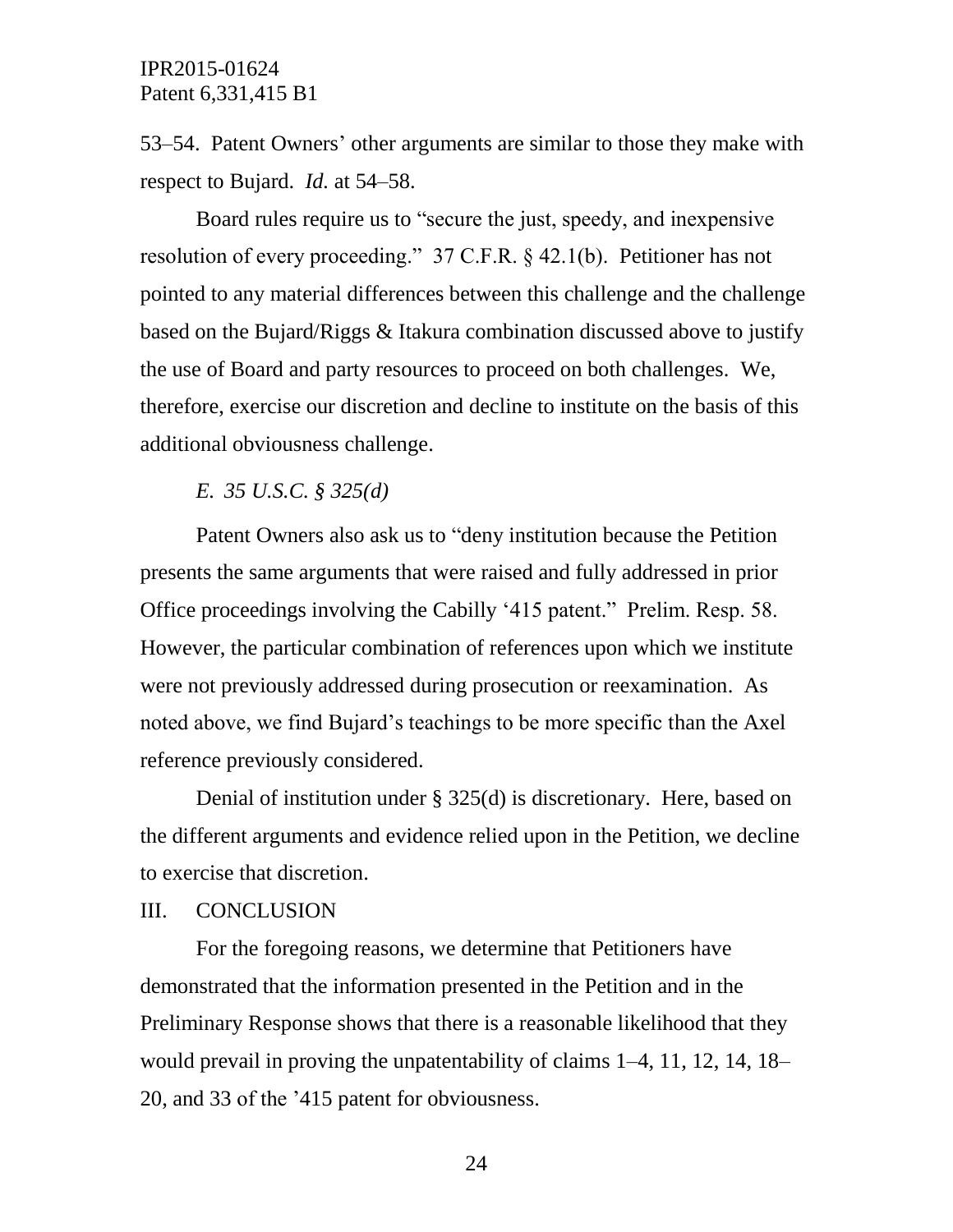At this stage of the proceeding, the Board has not made a final determination as to the patentability of any challenged claim or any underlying factual and legal issues.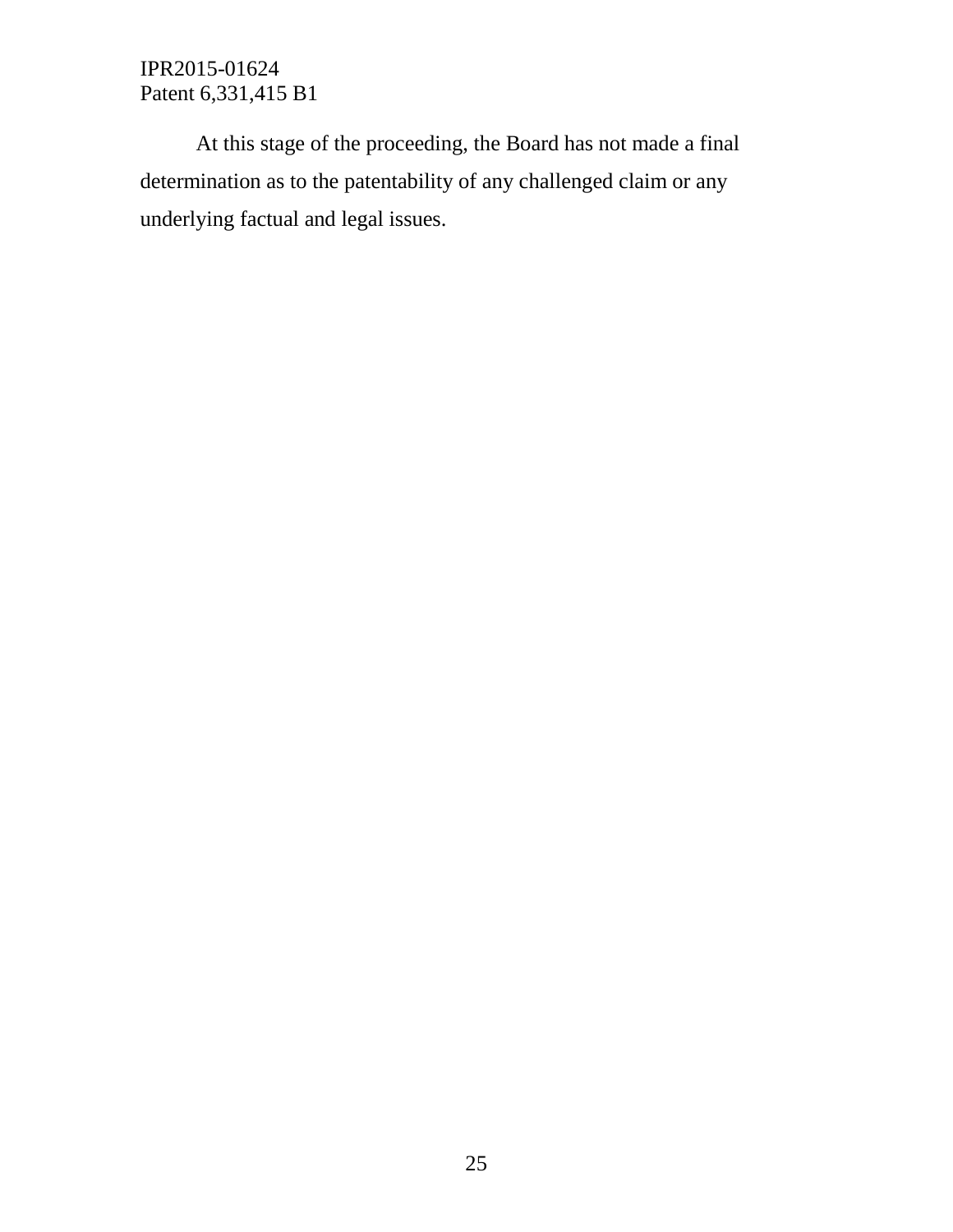IV. ORDER

Accordingly, it is:

ORDERED that, pursuant to 35 U.S.C. § 314(a), an *inter partes* review is hereby instituted as to claims 1–4, 11, 12, 14, 18–20, and 33 of U.S. Patent No. 6,331,415 (Ex. 1001) based on the following grounds of unpatentability:

A. Claims 1, 3, 4, 11, 12, 14, 19, and 33 under 35 U.S.C. § 103(a) as obvious over Bujard and Riggs & Itakura; and

B. Claims 1, 2, 18, 20 and 33 under 35 U.S.C. § 103(a) as obvious over Bujard and Southern.

FURTHER ORDERED that *inter partes* review commences on the entry date of this Order, and pursuant to 35 U.S.C. § 314(c) and 37 C.F.R. § 42.4, notice is hereby given of the institution of a trial; and

FURTHER ORDERED that the trial is limited to the grounds of unpatentability listed above, and no other grounds of unpatentability are authorized for *inter partes* review.